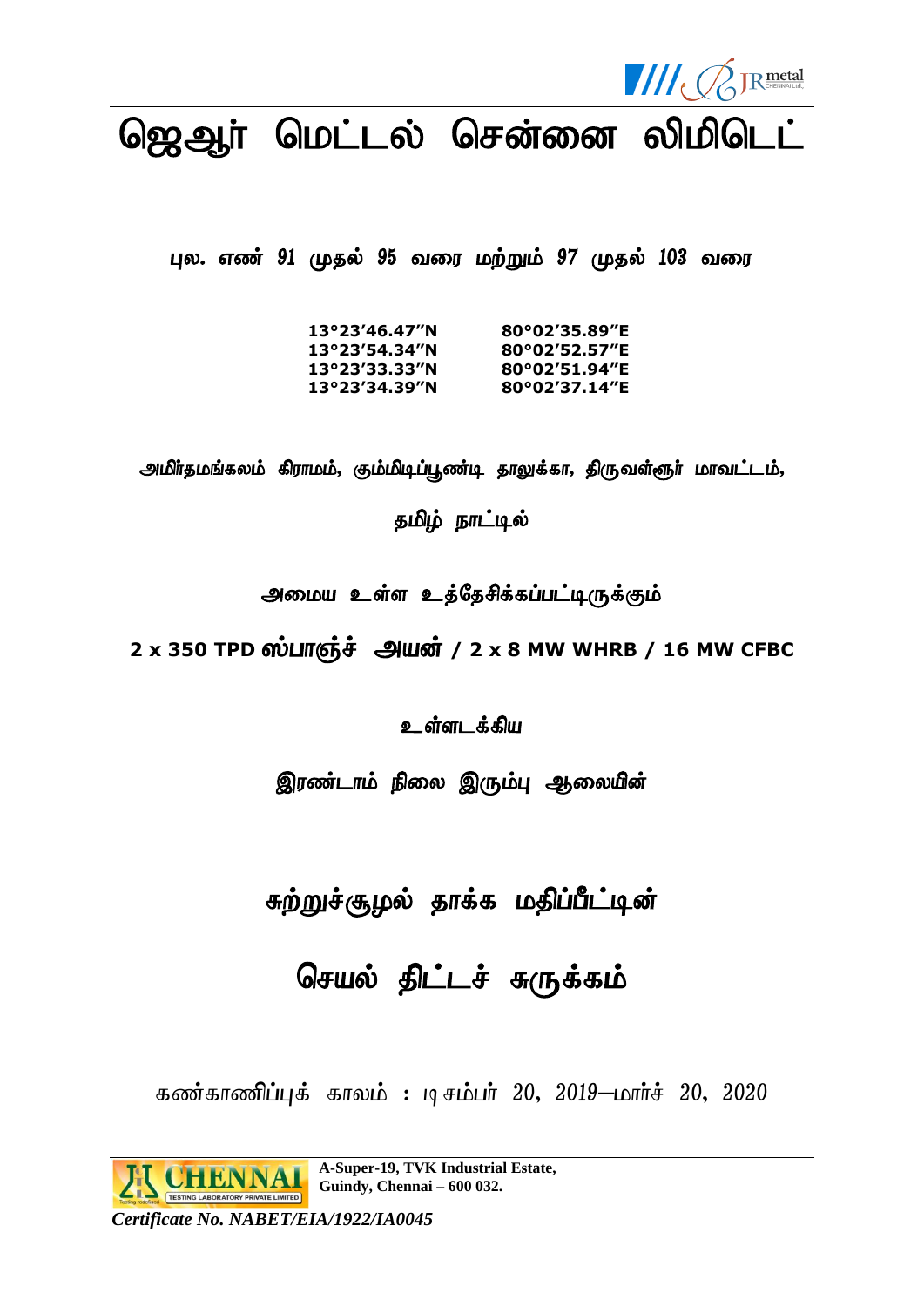

#### உள்ளடக்கம்

# செயல் திட்டச் சுருக்கம்

| 1                |                                          |  |
|------------------|------------------------------------------|--|
|                  | 1.1                                      |  |
|                  | 1.2                                      |  |
|                  | 1.3                                      |  |
|                  | 1.4                                      |  |
|                  | 1.5                                      |  |
|                  | 1.6                                      |  |
|                  | 1.7                                      |  |
|                  | ௹௱ஂஂ௸௸ <i>௷௷௷௷௷௷௷௷௷௷௷௷௷௷௷௷௷௷௷</i><br>1.8 |  |
|                  | 1.9                                      |  |
|                  | 1.10                                     |  |
|                  | 1.11                                     |  |
|                  | 1.12                                     |  |
|                  | 1.13                                     |  |
|                  | 1.14                                     |  |
|                  | 1.15                                     |  |
| $\overline{2}$   |                                          |  |
|                  | 2.1                                      |  |
|                  | 2.2                                      |  |
|                  | 2.3                                      |  |
|                  | 2.4                                      |  |
|                  | 2.5                                      |  |
|                  | 2.6                                      |  |
|                  | 2.7                                      |  |
|                  | 2.8                                      |  |
| $\boldsymbol{3}$ |                                          |  |
|                  | 3.1                                      |  |
|                  | 3.2                                      |  |
|                  | 3.3                                      |  |
|                  | 3.4                                      |  |
|                  | 3.5                                      |  |
|                  | 3.6                                      |  |
| 4                |                                          |  |
| 5                |                                          |  |

**H CHENNAI** TESTING LABORATORY PRIVATE LIMITED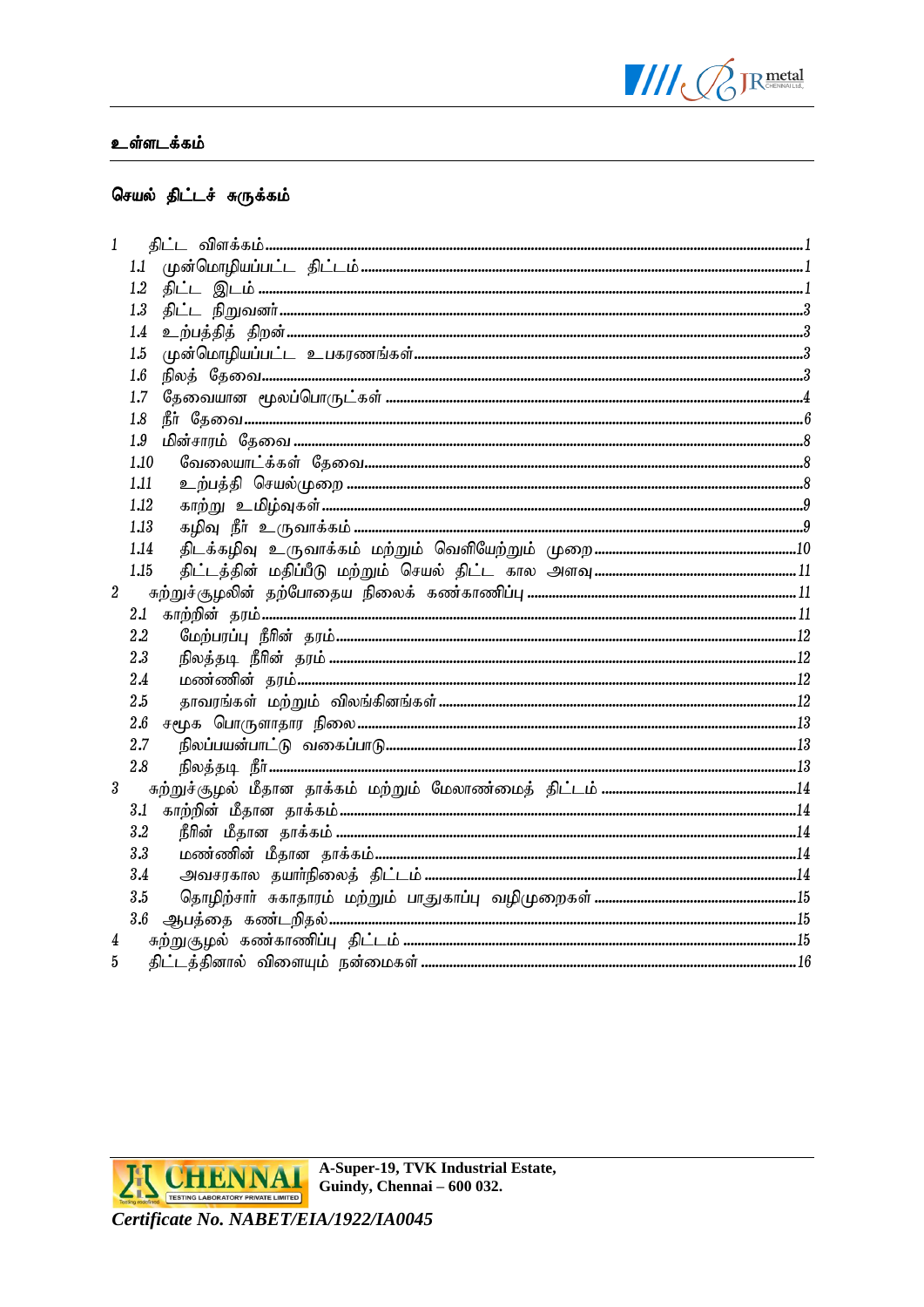

# <span id="page-2-0"></span>1 கிட்ட விளக்கம்

# <span id="page-2-1"></span>1.1 முன்மொழியப்பட்ட கிட்டம்

முன்மொழியப்பட்ட திட்டமானது ஒரு முதல் நிலை மற்றும் இரண்டாம் நிலை இரும்பு ஆலையாகும். இந்த ஸ்டீல் ஆலையில் ஸ்பாஞ்ச் அயன் தயாரிப்பதற்காக ஒரு ஸ்பாஞ்ச் அயன் ஆலை நிறுவப்படும், கயாரிக்கப்பட்ட ஸ்பாஞ்ச் அயன் மற்றும் ஸ்க்ராப் எனப்படும் இரும்புக்கழிவுகளை எலக்ட்ரிக் இண்டக்ஷன் ..பர்னஸ்– மூலம் உருக்கி அதன்பின் உருகிய இரும்பு திரவத்தினை பில்லட் காஸ்ட்டர் மூலம் பில்லட்களாக தயாரிக்கப்படும். இந்த பில்லட்டுகள் பின்னர் ரோலிங் மில்லுக்கு நேரடியாக செலுத்தப்பட்டு TMT கம்பிகள் தயாரிக்கப்படும். ஸ்பாஞ்ச் அயன் டிஆர்ஐ க்ளின் மூலமாக வெளியேறும் வேஸ்ட் .**.ப்**ளு கேஸ், கழிவு வெப்ப மீட்பு கொதிகலன் (WHRB) -ல் பயன்படுத்தி 16 MW மின் உற்பத்தி செய்யப்படும். மேலும் ஸ்பாஞ்ச் அயன் டிஆர்ஐ க்ளின் மூலமாக வெளியேறும் திடக்கழிவான டோலோச்சாரை சுழற்சி திரவ படுக்கை எரி<mark>ப்</mark>பு கொதிகலன் (CFBC) –ல் பயன்படுத்தி மேலும் கூடுதலாக 16 MW மின் உற்பத்தியும் செய்யப்படும்

# <span id="page-2-2"></span>12 திட்ட இடம்

முன்மொழியப்பட்ட திட்டம் அமிர்தமங்கலம் கிராமம், கும்மிடிப்பூண்டி தாலுக்கா, திருவள்ளூர் மாவட்டம், தமிழ் நாட்டில் அமைத்துள்ள புல. எண் 91 முதல் 95 வரை மற்றும் 97 முதல் 103 வரை கொண்ட இடத்தில், கீழே கொடுக்கப்பட்டுள்ள அட்ச ரேகை, தீர்க்க ரேகைக்குள்

| $13^{\circ}23'46.47''N$  | 80°02′35.89″E |
|--------------------------|---------------|
| $13^{\circ}23'54.34''N$  | 80°02′52.57″E |
| 13°23′33.33″N            | 80°02′51.94″E |
| $13^{\circ}23'34.39''$ N | 80°02′37.14″E |

நிறுவத்திட்டமிடப்பட்டுள்ளது. மேலும் இவ்விடத்திலிருந்து 10 கிமீ சுற்றளவுப் பகுதிக்குள் எந்தவித உணர்திறன் கொண்ட சுற்றுச்சூழல் பகுதிகள் ஏதும் இல்லை என்பது குறிப்பிடத்தக்க முக்கிய அம்சமாகும்.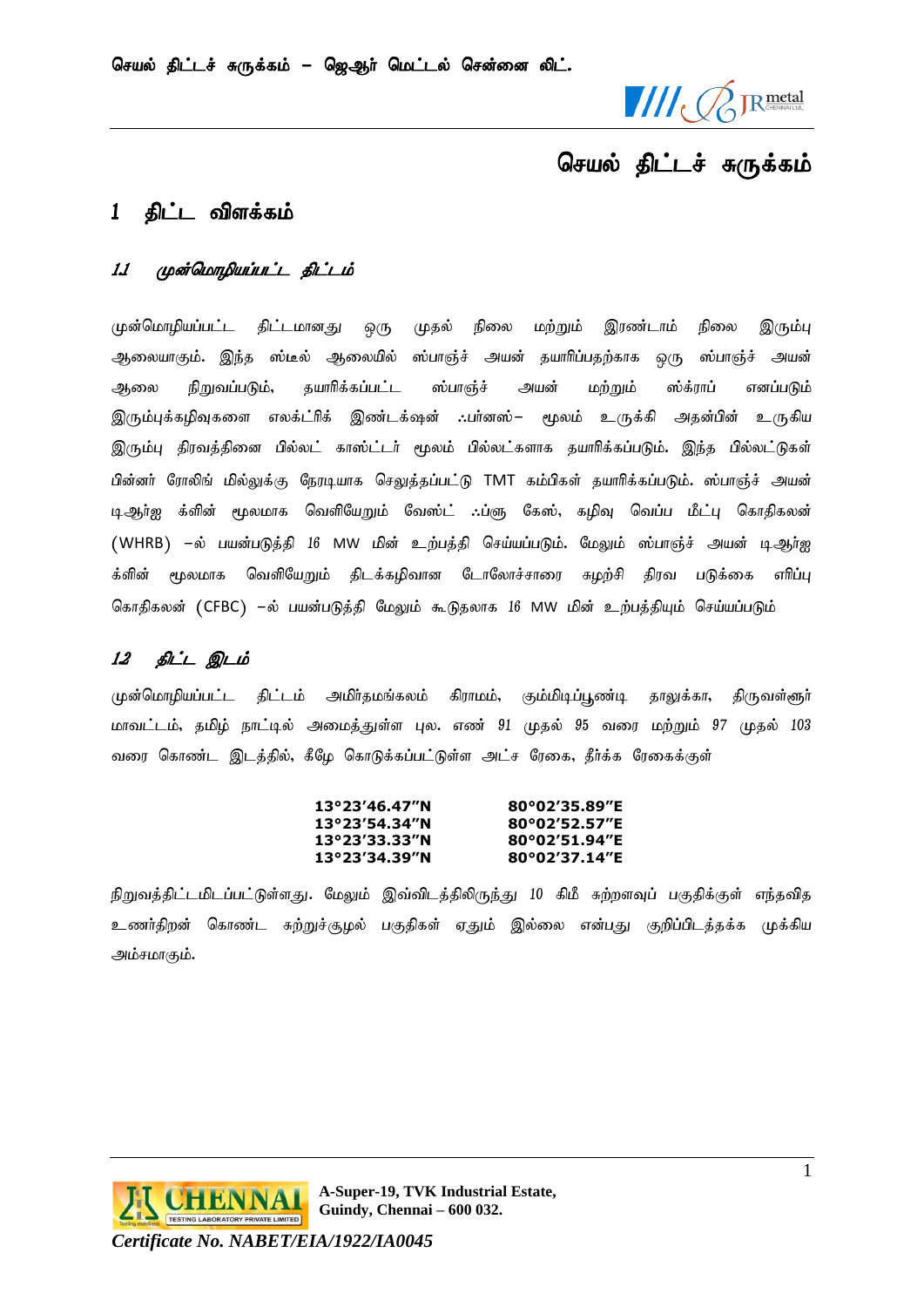





**FLORIDA A-Super-19, TVK Industrial Estate, Guindy, Chennai – 600 032.**

*Certificate No. NABET/EIA/1922/IA0045*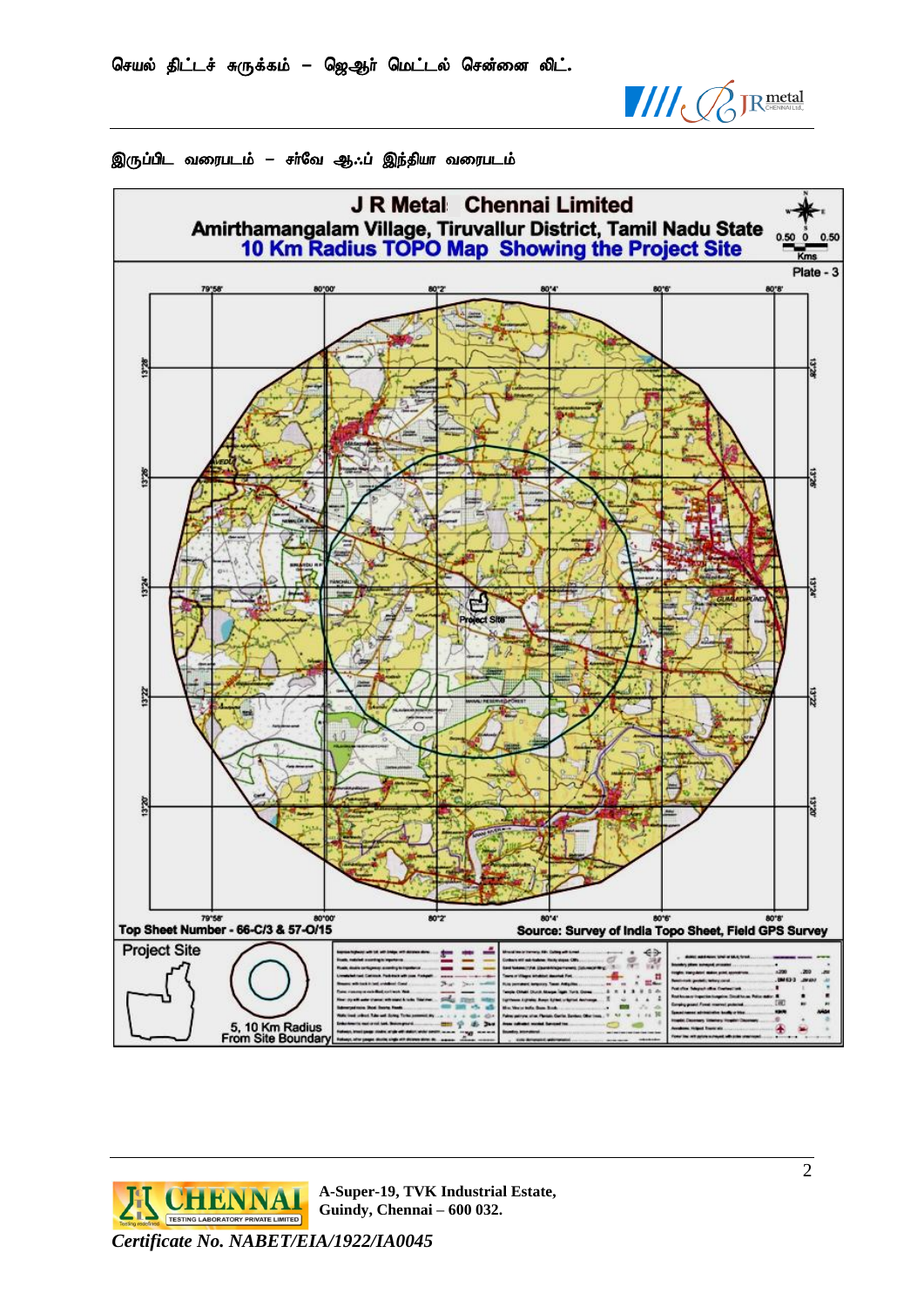

# <span id="page-4-0"></span>1.3 திட்ட நிறுவனர்

முன்மொழியப்பட்ட திட்டத்தின் நிறுவனர்களான திருவாளர்கள். ஜெஆர் மெட்டல் சென்னை லிமிடெட் இரும்பு கம்பிகள் தயாரிப்பு மற்றும் இரும்புக் கம்பிகள் வியாபாரத்தில் கடந்த 20 ஆண்டுகளுக்கும் மேலான அனுபவம் உடையவர்கள். இந்நிறுவனத்தின் பதிவு அலுவலகம் எண். 3, மணலி எக்ஸ்பிரஸ் சாலை, டிகேபி நகர், திருவொற்றியூர், சென்னை 600 019 –ல் அமைந்துள்ளது.

# <span id="page-4-1"></span>1.4 உற்பத்தித் திறன்

| தயாரிப்புகள்                                                          | விவரய்கள்<br>(TPA)<br>தயாரிப்பு |          |          |
|-----------------------------------------------------------------------|---------------------------------|----------|----------|
|                                                                       | கட்டம்–1                        | கட்டம்–2 | கட்டம்–3 |
| ஸ்பான்ச் அயன் (2 x 350 T)                                             | 1,50,000                        | 1,50,000 |          |
| இடைநிலை தயாரிப்பு – பில்லட்கள்                                        |                                 | 4,50,000 | 1,50,000 |
| – பா்னஸ் மற்றும் பில்லட் காஸ்டா்                                      |                                 |          |          |
| பிரிவுகள் $(2 \times 40 \text{ T } 8 \text{ 1 } \times 30 \text{ T})$ |                                 |          |          |
| ரோலிங் மில் (TMT கம்பிகள்,                                            |                                 | 5,00,000 |          |
| $\therefore$ ப்ளாட்ஸ் மற்றும் ஆங்கிள்கள்) —                           |                                 |          |          |
| ீர–ஹீட்டிங் ∴பா்னஸ் $(1 \times 40 \text{ T})$                         |                                 |          |          |
| மின் உற்பத்தி – CFBC (65 TPH)                                         |                                 | 16 MW    |          |
| மின் உற்பத்தி — (WHRB)                                                | 8 MW                            | 8MW      |          |

தயாரிக்கப்படும் பில்லட்கள் நேரடியாக ரோலிங் மில்லிற்கு கொண<mark>்</mark>டுசெல்லப்படுவதனால் இந்த ரீ—<br>**ரீட்டிங் ∴பர்னஸ்—ன் உபயோகம் தேவைப்படாது.** இருப்பினும் வெளியிலிரு<u>ந்</u>து பில்லட் ஹீட்டிங் .:பா்னஸ்—ன் உபயோகம் தேவைப்படாது. இருப்பினும் வெளியிலிருந்து பில்லட்<br>வாங்கப்படும்போது மீண்டும் சூடாக்கும் தேவை கோரி இந்த ரீ ஹீட்டிங் .:பா்னஸ் வாங்கப்படும்போது மீண்டும் சூடாக்கும் தேவை கோரி இந்த ரீ உபயோகப்படுத்தப்படும். மேலும் இது ஒரு ஸ்டாண்ட்−பை மட்டுமே. மேலும் ஒரு வருடத்தில் செயல்பாட்டின் அதிகபட்ச தேவை 2 சதவீதம் வரை மட்டுமே இருக்கும்.

# <span id="page-4-2"></span>1.5 முன்மொழியப்பட்ட உபகரணங்கள்

| வசகி                                             | கட்டமைப்பு          |
|--------------------------------------------------|---------------------|
| ஸ்பான்ச் அயன் ஆலை                                |                     |
| <u>ோரட்டரி க்ளி</u> ன் (டிஆர்ஐ)                  | $2 \times 350$ Tons |
| உருக்காலை                                        |                     |
| எலக்ட்ரிக் இன்டக்ஷன் ∴பர்னஸ்                     | $2 \times 40$ Tons  |
|                                                  | $1 \times 30$ Tons  |
| ′ரோலிங் மில்)<br>உருட்டாலை                       | 500000 TPA          |
| சுயதேவைக்கான மின் உற்பத்தி நிலையம்               |                     |
| CFBC (65 TPH) ளோட்டரி க்ளின் (டிஆர்ஐ) யிலிருந்து | $1 \times 16$ MW    |
| வெளிவரும் தொலாச்சார் பயன்படுத்தப்படும்           |                     |
| WHRB [வேஸ்ட் ஹீட் ரெகவரி பாய்லர்]                | $2 \times 8$ MW     |

# <span id="page-4-3"></span>1.6 நிலத் தேவை

முன்மொழியப்பட்ட தொழிற்சாலை அமைவதற்கு கையகப்படுத்தப்பட்ட மொத்த நிலப் பரப்பு 17.321 ஹெக்டேர் ஆகும். இதில் 11.039 ஹெக்டேர் நிலப்பரப்பில் பிரதான தொழிற்சாலையும் அதன் துணை

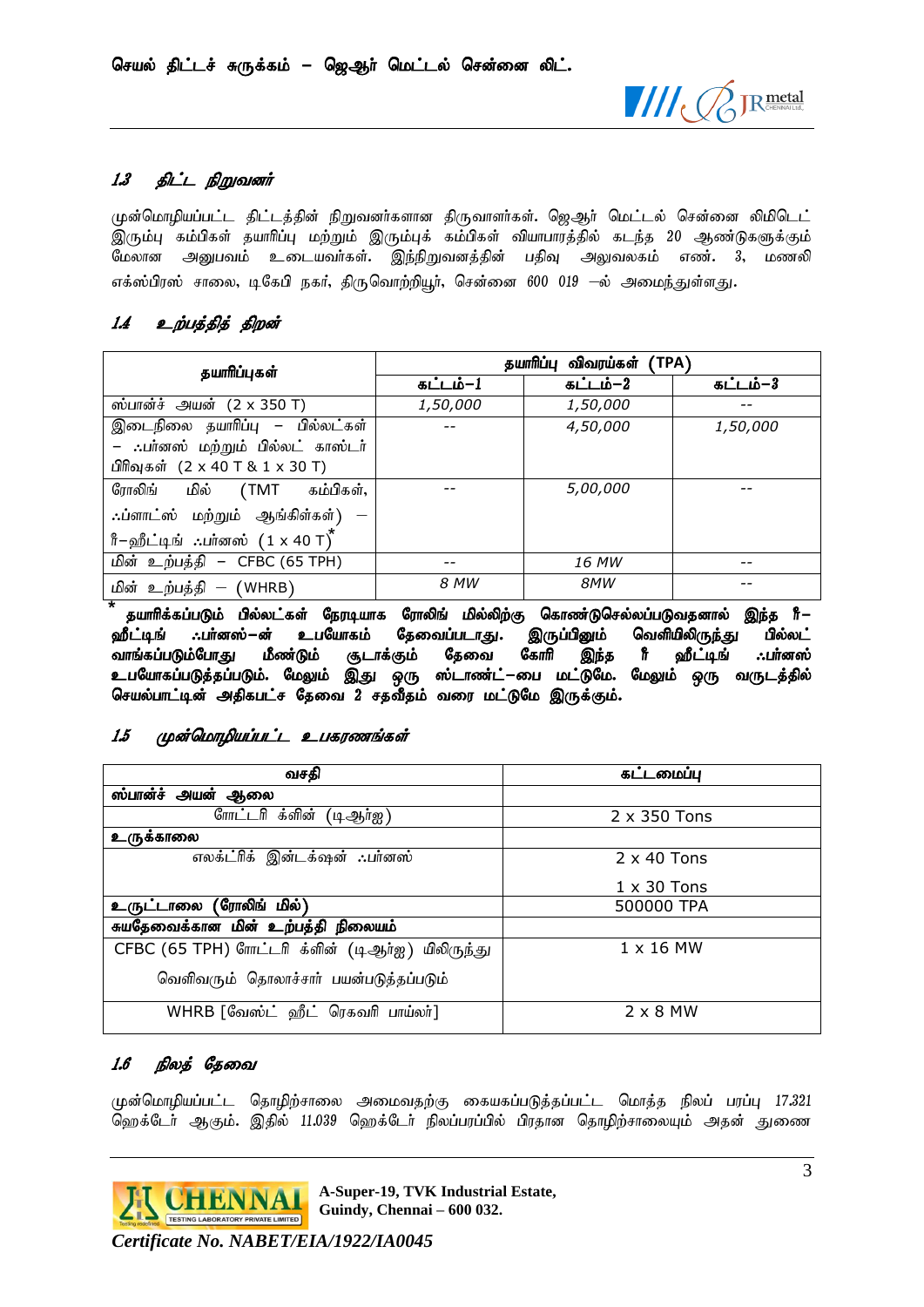

அமைப்புகளும் நிறுவப்படவுள்ளன. மேலும், 5.716 ஹெக்டேர் நிலப்பரப்பு பசுமைப் பகுதி அமைப்பதற்காக பிரத்தேயகமாக <u>ஒத</u>ுக்கப்பட்டுள்ளது**.** 

நிலப்பயன்பாட்டு விவரம் கீழ்வருமாறு.

| எண்                     | விவரம்                                              | பரப்பளவு (ஹெக்டேர்) |
|-------------------------|-----------------------------------------------------|---------------------|
| 1                       | ஸ்பான்ச் அயன் க்ளின் மற்றும் மின் நிலையம்           | 3.236               |
| $\overline{2}$          | மெல்டிங் ஷாப் பில்லட் தயாரிப்பு மற்றும் ரோலிங் மில் | 4.047               |
| $\overline{\mathbf{3}}$ | ஸ்விட்ச் யார்டு                                     | 0.405               |
| $\overline{4}$          | பசுமை பகுதி                                         | 5.716               |
| $5\overline{5}$         | இரும்பு தாது <b>சேமிப்பு கிடங்கு</b>                | 0.725               |
| $\boldsymbol{6}$        | நிலக்கரி சேமிப்பு கிடங்கு                           | 0.566               |
| $\overline{7}$          | <u>சாம்பல் சேகரிக்கும் இடம்</u>                     | 0.809               |
| 8                       | திடக்கழிவு (ஸ்லாக்) சேகரிக்கும் இடம்                | 0.809               |
| $\overline{9}$          | மூலப்பொருள்–இரும்புக்கழிவு சேகரிக்கும் இடம்         | 0.442               |
| 10                      | சாலை                                                | 0.566               |
|                         | மொத்த நிலப்பரப்பு                                   | 17.321              |

மொத்த நிலப்பரப்பில் 33% பசுமை பகுதி மேம்பாட்டிற்ககாக பிரத்தேகமாக ஒதுக்கப்பட்டுள்ளது.முன்மொழியப்பட்ட திட்ட இடத்தின் சுற்றளவு முழுவதும் பசுமை பகுதி மேம்படுத்தப்படும்.

#### <span id="page-5-0"></span>1.7 குவையான மூலப்பொருட்கள்

முன்மொழியப்பட்ட திட்டதிதிற்குத் தேவையான மூலப்பொருட்களான இரும்புத் தாதுக்கள் மற்றும் நிலக்கரி ஸ்பான்ச் அயன் உற்பத்தி ஆலைக்கும் அதனோடு M. S. ஸ்க்ராப் உருக்காலையில் மூலப்பொருளாக பயன்படுத்தப்பட்டு பில்லட் தாயாரிக்கப்படுகின்றன. பின்னர் இந்த பில்லட்கள் ரோலிங் மில்லில் நேரடியாக இட்டு தேவையான அளவு TMT கம்பிகள் இறுதி தயரிப்பு பொருளாக உற்பத்தி செய்யப்படும்.

தோலாசார் எனப்படும் திடக்கழிவு நிலக்கரியோடு சேர்த்து கொதிகலன் வாயிலாக மின் உற்பத்தி மற்றும் வேஸ்ட் ப்ளு கேஸ் பயன்படுத்தி மின் உற்பத்தியும் செய்யப்பட்டு இந்த திட்டத்திற்கான சுய தேவைக்காக உற்பத்தி செய்யப்படும் மின்சாரம் உபயோகப்படுத்திக் கொள்ளப்படும்.

#### ஸ்பான்ச் அயன் ஆலை (இரும்புத் தாது பெல்லட்டை அடிப்படையாகக் கொண்டது)

| மூலப்பொருள்கள்                      | அளவு<br>(TPA) | மூலப்பொருள்<br>கிடைக்குமிடம் | மூலப்பொருள்<br>கொண்டு வரும்<br>விதம் |
|-------------------------------------|---------------|------------------------------|--------------------------------------|
| இரும்புத்தாது−பெல்லட்               | 4,26,000      | உள்நாடு                      | சாலை                                 |
| நிலக்கரி                            | 2,70,000      | இறக்குமதி                    | கப்பல்                               |
| குவாட்ஸ்<br>டொலமைட், சுண்ணாம்புகல், | 15,000        | உள்நாடு                      |                                      |

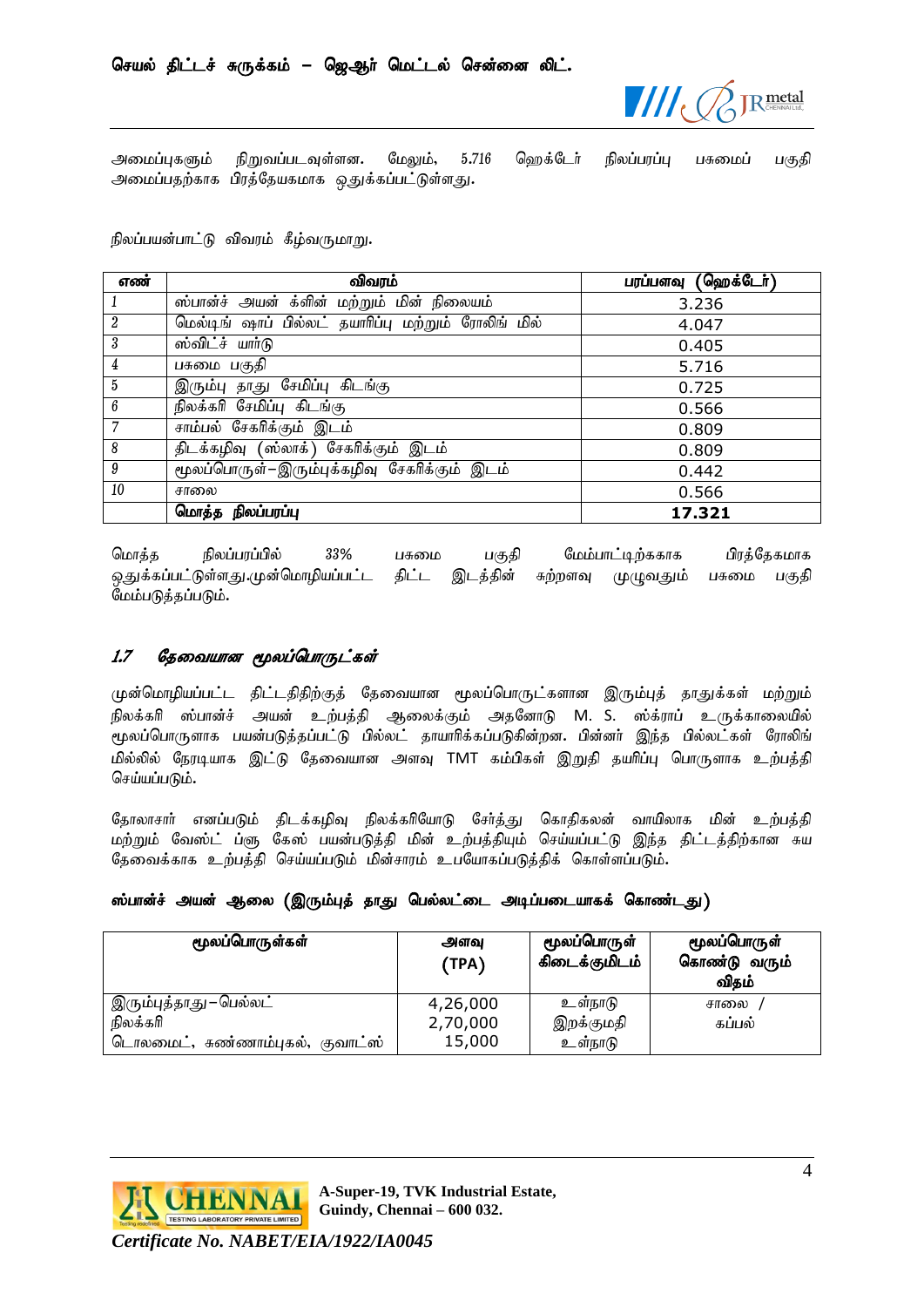

#### ஸ்பான்ச் அயன் ஆலை (இரும்புத் தாது லம்ப்ஸ், ..பைன்ஸ் அடிப்படையாகக் கொண்டது)

| மூலப்பொருள்கள்                   | அளவு<br>(TPA) | மூலப்பொருள்<br>கிடைக்குமிடம் | மூலப்பொருள்<br>கொண்டு வரும்<br>விதம் |
|----------------------------------|---------------|------------------------------|--------------------------------------|
| இரும்புத்தாது                    | 3,50,000      | உள்நாடு                      | சாலை                                 |
| நிலக்கரி                         | 2,19,990      | இறக்குமதி                    | கப்பல்                               |
| டொலமைட், சுண்ணாம்புகல், குவாட்ஸ் | 10,000        | உள்நாடு                      |                                      |

ஸ்பாஞ்ச் அயன் ஆலை பெரும்பாலும் பெல்லட்டை மூலப்பொருளாக பயன்படுத்தி ஸ்பாஞ்ச் அயன்<br>தயாரிக்கப்படும். எனினும் எப்போதாவது இரும்பத்தாது லம்ப்ஸ் மற்றும் ∴பைன்ஸ் எப்போதாவது இரும்பத்தாது லம்ப்ஸ் மற்றும் :மைன்ஸ் பயன்பயடுத்தப்படும்.

#### ஸ்டீல் மெல்டிங் ஷாப் மற்றும் ரோலிங் மில்

| மூலப்பொருள்கள்                    | அளவு<br>(TPA)     | மூலப்பொருள்<br>கிடைக்குமிடம் | மூலப்பொருள்<br>கொண்டு வரும்<br>விதம் |
|-----------------------------------|-------------------|------------------------------|--------------------------------------|
| ஸ்பான்ச் அயன்                     | 3,00,000          | உள் ஆலை<br>உற்பத்தி          |                                      |
| இரும்புக் கழிவு<br>பெர்ரோ அலாய்ஸ் | 3,70,000<br>6,000 | உள்நாடு/இறக்குமதி<br>உள்நாடு | சாலை<br>கப்பல்                       |

#### ரீ ரோலிங் மில்

தயாரிக்கப்படும் பில்லட் மூலப்பொருளாக பயன்படுத்தப்படும்

| மூலப்பொருள்கள்<br>(ரீ ஹீட்டிங் பர்னஸ்) ` | அளவு                   | மூலப்பொருள்<br>கிடைக்குமிடம் | மூலப்பொருள்<br>கொண்டு வரும்<br>விகம் |
|------------------------------------------|------------------------|------------------------------|--------------------------------------|
| நிலக்கரி<br>∴பா்னஸ்<br>ஆயில்             | 23,000 TPA<br>4 KL/day | உள்நாடு/இறக்குமதி<br>உள்நாடு | சாலை<br>கப்பல்                       |

ैं தயாரிக்கப்படும் பில்லட்கள் நேரடியாக ரோலிங் மில்லிற்கு கொண்டுசெல்லப்படுவதனால் இந்த **ரீ−**<br>**ஹீட்டிங் ∴பர்னஸ்−ன்** உபயோகம் தேவைப்படாது. இருப்பினும் வெளியிலிருந்து பில்லட் ்தேவைப்படாது**.** இருப்பினும் வெளியிலிருந்து பில்லட்<br>கும் நோக்கத்திற்காக இந்த ரீ ஹீட்டிங் *:*.பா்னஸ் ்வாங்கப்படும்போது மீண்டும் சூடாக்கும் நோக்கத்திற்காக இந்த ரீ ஹீட்டிங் ..பானஸ் உபயோகப்படுத்தப்படும். மேலும் இது ஒரு ஸ்டாண்ட்−பை மட்டுமே. மேலும் ஒரு வருடத்தில் செயல்பாட்டின் அதிகபட்ச தேவை 2 சதவீதம் வரை மட்டுமே இருக்கும்.

#### மின்நிலையம்

ஸ்பான்ச் அயன் ஆலையிலிருந்து வெளிவரும் திடக்கழிவான தொலாச்சார் முக்கிய மூலப்பொருளாக கொதிகலனில் பயன்படுத்தப்பட்டு மின் உற்பத்தி செய்யப்படும், இதில் 14 முதல் 30 சதவீதம் வரை இறக்குமதி செய்யப்படும் நிலக்கரி இணைத்து எரிபொருளாய் பயன்படுத்தப்படும்.

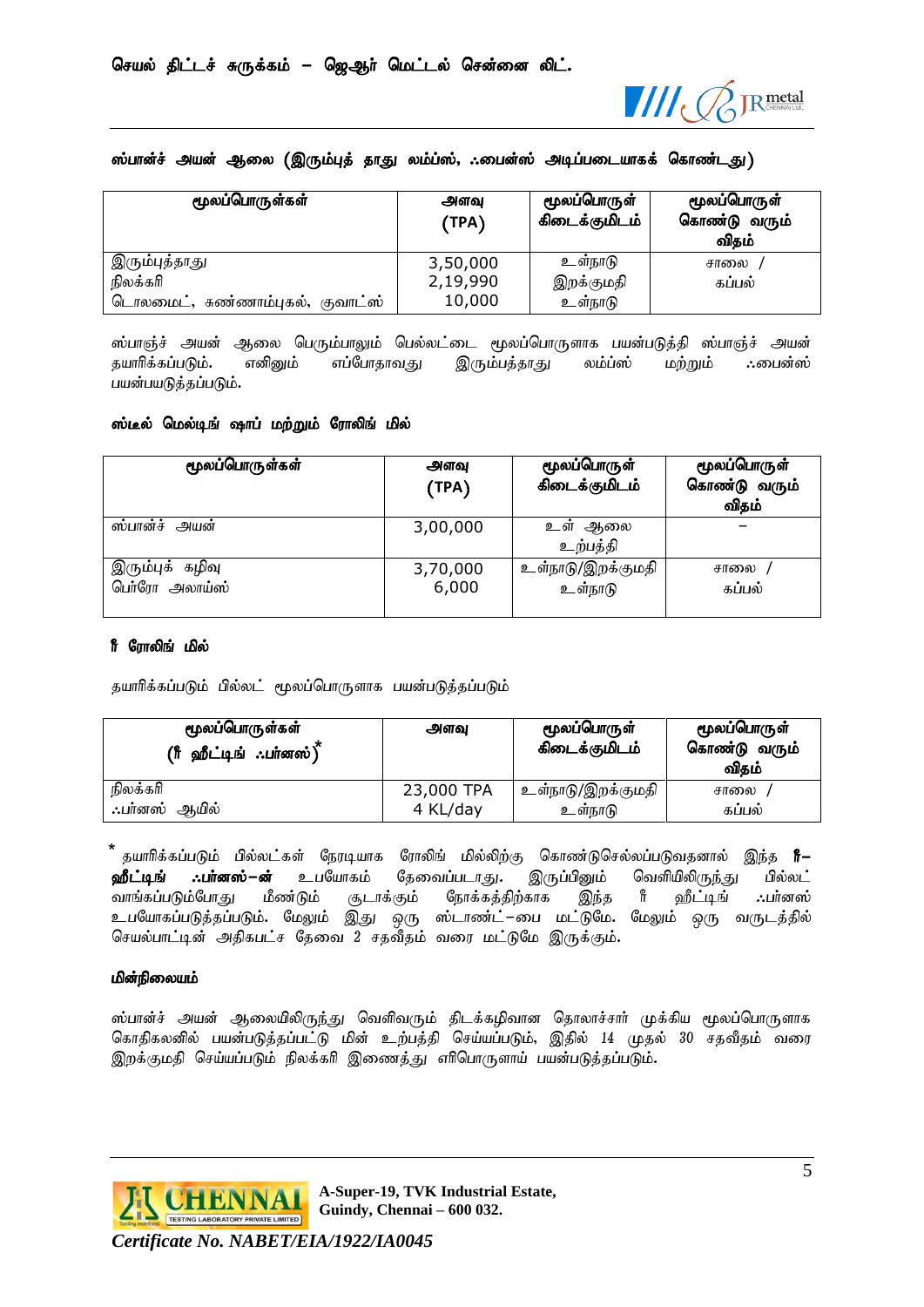

| மூலப்பொருள்கள்                                   | அளவ            |
|--------------------------------------------------|----------------|
| ' இறக்குமதி நிலக்கரி (தென் ஆ <b>ப்</b> பிரிக்கா) | 106 TPD        |
| தோலாச்சார்                                       | <b>247 TPD</b> |

உபயோகப்படுத்தப்படவுள்ள நிலக்கரியில் ஸல்..பர் அளவு 1% –கும் குறைவாக இருக்கும்.

# <span id="page-7-0"></span>1.8 நீர் தேவை

முன்மொழியப்பட்ட தொழிற்சாலையில் **உலா் மாறாவெப்ப காற்றுக் குளிரூட்டியை** இன்டக்ஷன் காயில் குளிர்விக்க மற்றும் மின் நிலையத்தின் முதன்மை மற்றும் இணை குளிர்விப்புக்கு காற்றுக் குளிரூட்டியும் பயன்படுத்தப்படவுள்ளது.

முன்மொழியப்பட்ட தொழிற்சாலையில் இயந்திர குளிர்விப்பு செயல்முறைக்காகவும் மற்றும் குடிநீர் தேவைக்காகவும் நீர் தேவைபடும்.

தேவைப்படும் நீர் விவரம் பின்வருமாறு

| எண்              | பயன்பாடு                    | (KLD)<br>அளவு |
|------------------|-----------------------------|---------------|
|                  | குளிர்விப்பு செயல்முறை      |               |
| 1                | ரோட்டரி க்ளின்              | 160           |
| $\boldsymbol{2}$ | எலக்ட்ரிக் இன்டக்ஷன் காயில் | 60            |
| 3                | கன்காஸ்ட்                   | 30            |
| 4                | ரோலிங் மில்                 | 75            |
|                  | கொதிகலன்                    |               |
| $\bf 5$          | <b>CFBC</b>                 | 10            |
| $\it 6$          | <b>WHRB</b>                 | 10            |
| $\overline{7}$   | <u>டீஎம் ப்ளான்ட்</u>       | 15            |
| 8                | குடிநீர்                    | 15            |
|                  | மொத்தம்                     | 375           |

தேவைப்படும் நீரின் அளவு 375 KLD ஆகும். இதில் 178 KLD என்ற அளவு சுத்திகரிக்கப்பட்ட கழிவுநீர் மறுசுழற்ச்சி செய்யப்படுவதன் மூலமாக பயன்படுத்துவதால் 197 KLD என்ற அளவு நிலத்தடி நீர் மட்டுமே தேவைப்படும்.

நீர் சமநிலை வரைபடம் கீழ்வருமாறு

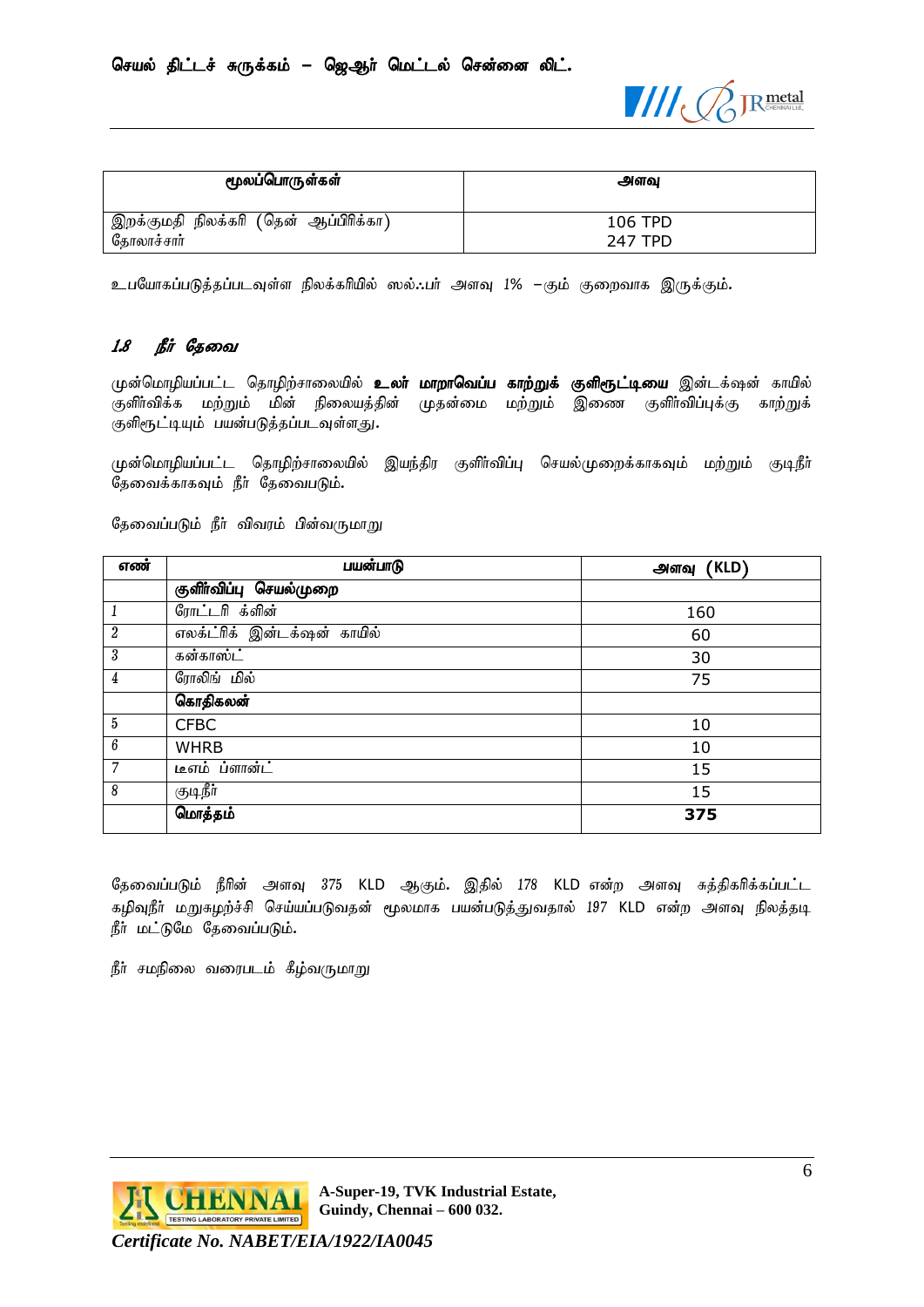

நீா் இருப்பு வரைபடம் அனைத்து மதிப்புகளும் KLD இல் உள்ளன



**EL CHENNAL** RIVATE LIMITED *Certificate No. NABET/EIA/1922/IA0045*

**A-Super-19, TVK Industrial Estate, Guindy, Chennai – 600 032.**

7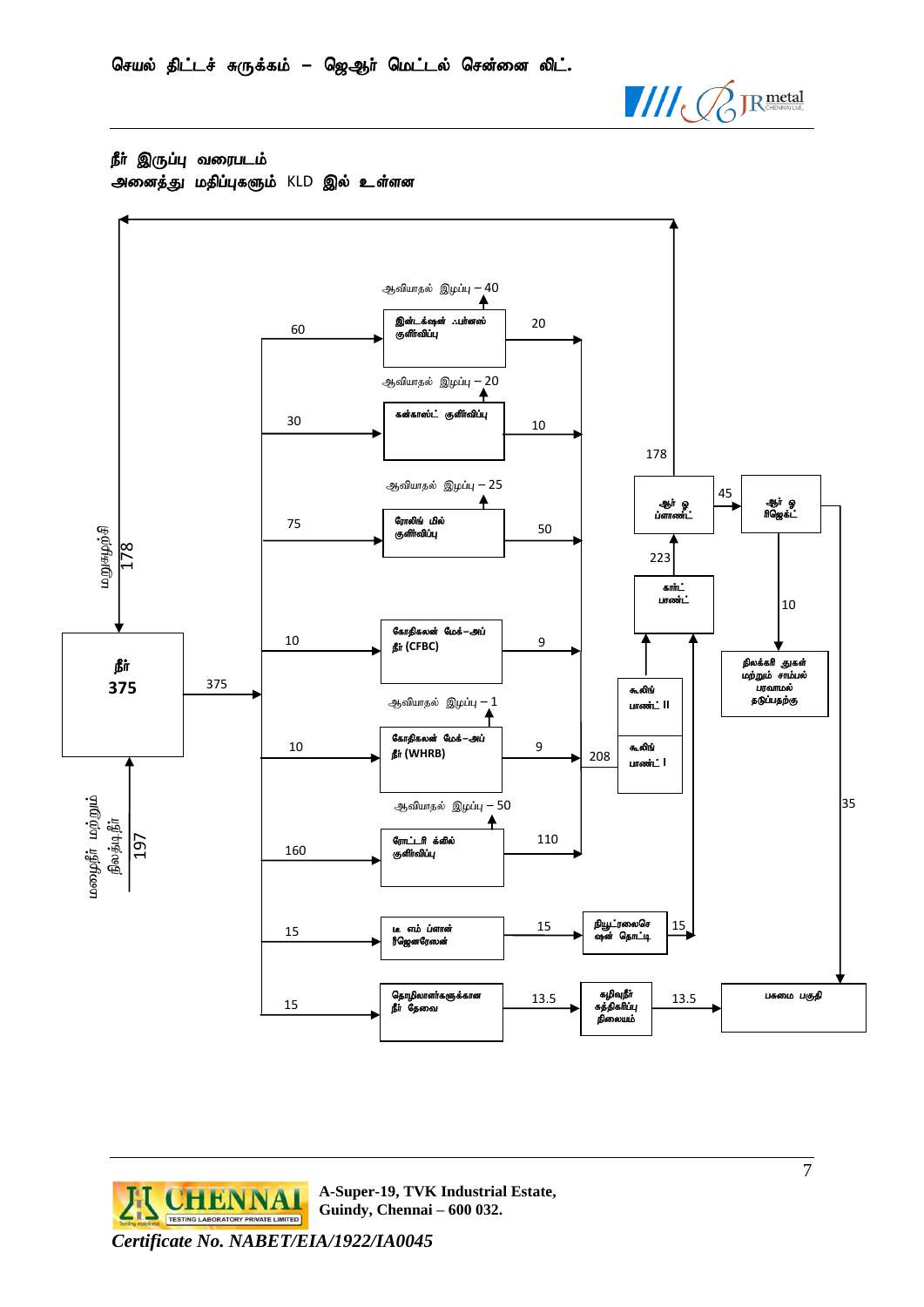

#### <span id="page-9-0"></span>1.9 மின்சாரம் கேவை

முன்மொழியப்பட்ட திட்டத்திற்கு தேவைப்படும் மொத்த மின்சாரத்தின் அளவு 60 MW ஆகும், இதில் 24 MW சுயசார்பு உற்பத்தியிலிருந்ததும் மேலும் தேவைப்படும் 36 MW மின்சாரத்தை தமிழ்நாடு மின் உற்பத்தி மற்றும் பகிர்மான கழகத்திலிருந்து பெற்றுக்கொள்ளப்படும்.

| செயல்முறை அலகு                          | மின் நுகர்வு (MW) |  |
|-----------------------------------------|-------------------|--|
| ஸ்பான்ச் அயன் தொழிற்சாலை                |                   |  |
| ஸ்டீல் மெல்டிங் மற்றும் பில்லட் காஸ்டர் | 40                |  |
| ரோலிங் மில்                             | ΙU                |  |
| மொத்தம்                                 | 60                |  |

சுயசார்பு மின் உற்பத்தி மற்றும் அதன் பயன்பாடு குறித்த விவரம் கீழ்வருமாறு**.** 

| மின் உற்பத்தி ஆதாரம் | மின் நிலையத்தின் திறன்<br>'MW)               | 85 % திறன் அடிப்படையில்<br>மின் உற்பத்தி அளவு (MW) |
|----------------------|----------------------------------------------|----------------------------------------------------|
| <b>WHRB</b>          | 2 X 8                                        | 27                                                 |
| <b>CFBC</b>          | 1 X 16                                       |                                                    |
|                      | மின் நிலையத்திற்கு தேவையான துணை மின் நுகர்வு |                                                    |
|                      | மின் நிலையத்தின் நிகர மின் உற்பத்தி அளவு     | 24                                                 |

#### <span id="page-9-1"></span>1.10 வேலையாட்க்கள் தேவை

உத்தேசித்துள்ள தொழிற்சாலை தனது உற்பத்தியை தொடங்கும்போது தேவைப்படும் மொத்த வேலையாட்க்களின் எண்ணிக்கை சுமார் 300 ஊழிகர்களாக இருக்கும். <u>இது</u> நேரடி மற்றும்  $\mu$ றை $(\mu$ க பணியாளர்களின் மொத்த எண்ணிக்கையாகும்.

# <span id="page-9-2"></span>1.11 உற்பத்தி செயல்முறை

ஸ்பான்ச் அயன் தொழிற்சாலைக்குத் தேவைப்படும் முக்கிய மூலப்பொருட்களான இரும்புத் தாது பெல்லட்கள் அல்லது இரும்புத் தாது கட்டிகள் மற்றும் துகள்கள், தென் ஆப்பிரிக்காவிலிரு<u>ந்</u>து ,<br>இறக்குமதி செய்யப்படவிருக்கும் நிலக்கரி மற்றும் டோலமைட், சுண்ணாம்புக்கல் ஆகியவையாகும். இந்த மூலப்பொருட்கள் சேகரிக்கப்பட்டிருக்கும் அதனதன் தொட்டிகளிலிருந்து முற்றிலும் மூடப்பட்ட கன்வேயர் மூலம் மூலப்பொருட்கள் அனுப்பப்படும் மேடைக்கு கொண்டு செல்லப்பட்டு அங்கிருந்து கிளின்–க்கு கொண்டு செல்லப்படும். ரோட்டரி க்ளின் மேற் பகுதியில் சீரான வெப்பநிலை பராமரித்தல் செய்வதற்கு, நிலக்கரி அதன் பர்னர்களால் க்ளின்க்குள் செலுத்தப்படும். Oxydation மற்றும் Reduction விளைவாக ஸ்பாஞ்ச் அயன் மற்றும் இதரக்கழிவுகள் க்ளின்–லிருந்து பெறப்படுகிறது, மேலும் காந்தம் கொண்ட மேக்னடிக் செப்பரேட்டர் மூலமாக ஸ்பான்ச் அயன் பிரிக்கப்படுகிறது.

இவ்வாறு மேலே குறிப்பிட்டபடி தாயரிக்கப்பட்ட ஸ்பான்ச் அயன், எம் எஸ் ஸ்கிராப் மற்றும் ....<br>....<br>வர்ரோ அலாய்களுடன் சேர்த்து இன்டக்ஷன் ..பர்னஸில் உருக்கப்பட்டு மோல்டன் மெட்டல் தயாரிக்கப்படுகிறது, பின்னர் மோல்டன் மெட்டல் பில்லட் காஸ்டர்கள் மூலம் பில்லட்களாக காஸ்டிங்கில் தயாரிக்கப்படுகி<u>றது</u>.

தயாரிக்கப்பட்ட பில்லட்டுகள் 1050 முதல் 1200 டிகிரி செல்சியஸ் வெப்பநிலையில் நேரடியாக ரோலிங் மில்லில் செலுக்கப்பட்டு கேவைக்கேற்ப TMT கம்பிகள் கயாரிக்கப்படும்.



**A-Super-19, TVK Industrial Estate, Guindy, Chennai – 600 032.**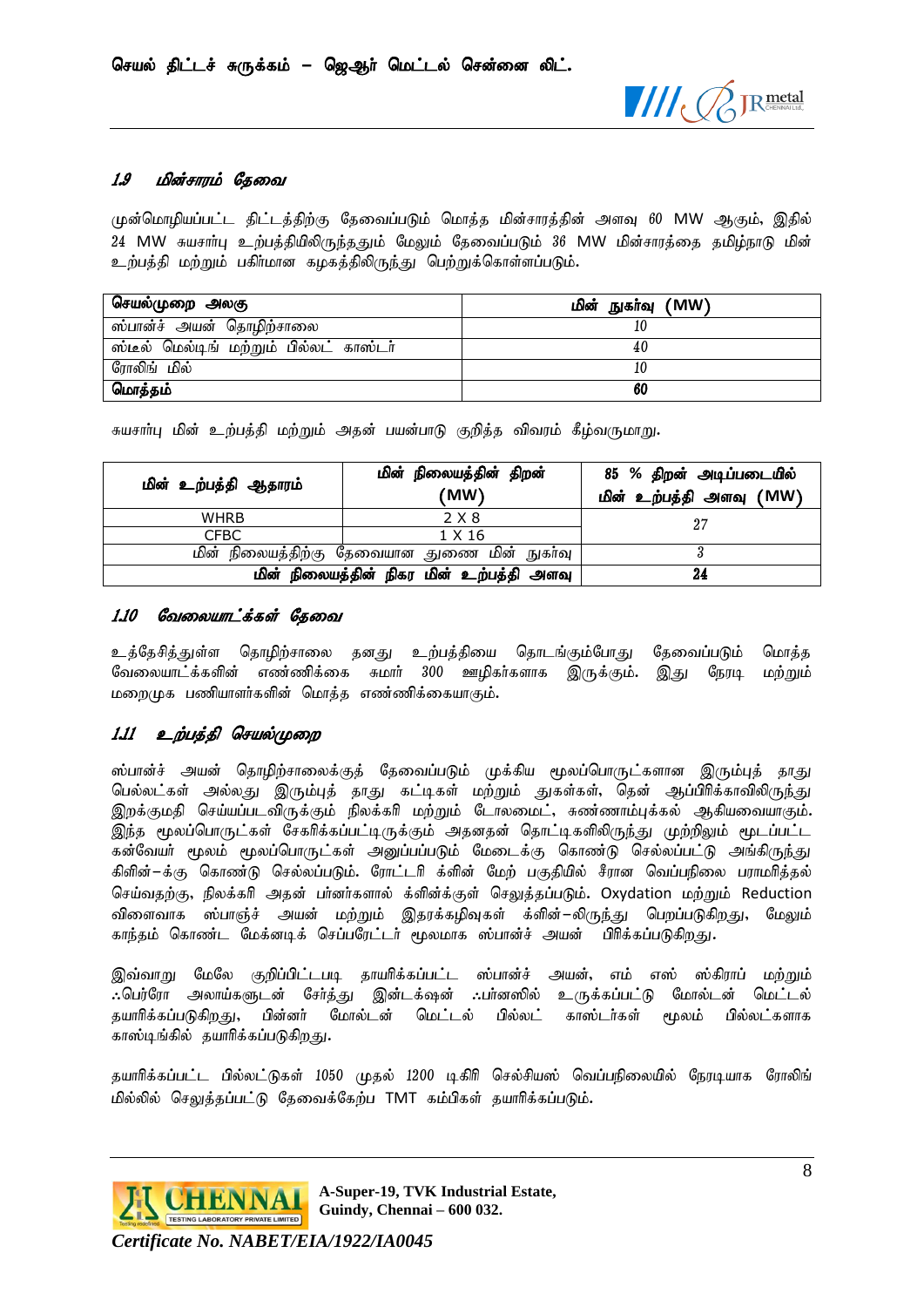

#### <span id="page-10-0"></span>1.12 காற்று உமிழ்வுகள்

#### மூலாதாரம்

| எண்            | உமிழ்வின் மூலாதாரம்             | பிரத்யேகமான மாசுபடுத்தும் காரணி  |
|----------------|---------------------------------|----------------------------------|
|                | ஸ்பான்ச் அயன் க்ளின்,WHRB       | நுண்துகள்கள்                     |
| $\overline{2}$ | ஸ்பான்ச் அயன் ஸ்க்ரீனிங்        | நுண்துகள்கள்                     |
|                | இன்டக்ஷன் ∴பர்னஸ்               | நுண்துகள்கள்                     |
| 4              | ரீ−ஹீட்டிங்் <b>∴பர்</b> னஸ்    | நுண்துகள்கள், ஸல்பர் டை ஆக்ஸைடு, |
|                |                                 | நைட்ரஜன் ஆக்ஸைடு.                |
| -5             | நிலக்கரி பொடியாக்கும் இயந்திரம் | நுண்துகள்கள்                     |
| 6              | சி எ.:ப் பி சி கொதிகலன்         | நுண்துகள்கள், ஸல்பர் டை ஆக்ஸைடு, |
|                |                                 | நைட்ரஜன் ஆக்ஸைடு.                |

<sup>ீ</sup>சூடாக இருக்கும் பில்லட்கள் நேரடியாக ரோலிங் மில்லிற்கு அனுப்பப்படுவதனால் rீ−ஹீட்டிங் ..பர்னஸின் பயன்பாடு மிக மிக அரிதாகவே இருக்கும்.

#### காற்று உமிழ்வை கட்டுப்படுத்தும் கருவிகள்

| எண்            | உமிழ்வின் மூலாதாரம்             | கட்டுப்பாட்டு கருவிகள்.                  |
|----------------|---------------------------------|------------------------------------------|
|                | ஸ்பான்ச் அயன் க்ளின்,WHRB       | இஎஸ்பி, புகைபோக்கி $\overline{(50\;10)}$ |
| $\overline{2}$ | ஸ்பான்ச் அயன் ஸ்க்ரீனிங்        | பேக். பில்டர், புகைபோக்கி (15 மீ)        |
| -3             | இன்டக்ஷன் ∴பர்னஸ்               | பேக். பில்டர், புகைபோக்கி (30 மீ)        |
| 4              | ரீ−ஹீட்டிங்் ∴பர்னஸ்            | ஸ்க்ரப்பர், புகைபோக்கி $(30 \t{b})$      |
| 5              | நிலக்கரி பொடியாக்கும் இயந்திரம் | பேக்: பில்டர், புகைபோக்கி $(15 \t{b})$   |
| -6             | சி எ∴ப் பி சி கொதிகலன்          | இஎஸ்பி/FGD புகைபோக்கி (41 மீ)            |

இது தவிர, டி.ஜி செட் மின்சாரம் தடைபடும் நேரத்தில் மட்டும் அவசரத்தேவைக்காக பயன்படுத்தப்படவுள்ளது. இதில் குறைந்த அளவு ஸல்..பர் கொண்ட எரிபொருள் பயன்படுத்தப்படும்.<br>மக்கிய மாசு கட்டுப்பாடு வாரியக்கின் நெறிமுறைப்படி போகுமான அளவு உயரம் கொண்ட வாரியத்தின் நெறிமுறைப்படி போதுமான அளவு உயரம் கொண்ட புகைபோக்கி நிறுவப்படும்.

# <span id="page-10-1"></span>1.13 கழிவு நீர் உருவாக்கம்

உத்தேசித்துள்ள தொழிற்சாலையில் உலர் மாறாவெப்ப காற்றுக் குளிரூட்டியை இன்டக்ஷன் காயில் குளிர்விக்க மற்றும் மின் நிலையத்தின் முதன்மை மற்றும் இணை குளிர்விப்புக்கு இந்த குளிரூட்டி பயன்படுத்தப்படவுள்ளது. இருப்பினும் சற்று குளிளுட்டுதலுக்காகவும், கொதிகலனுக்காகவும் நீர் கேவைப்படும்.

குளிரூட்டுதலுக்காகவும், கொதிகலனுக்காகவும் பயன்படுத்தப்படும் நீர் ப்ளோடவுன் எனப்படும் கழிவுநீராக உருவாகும்.

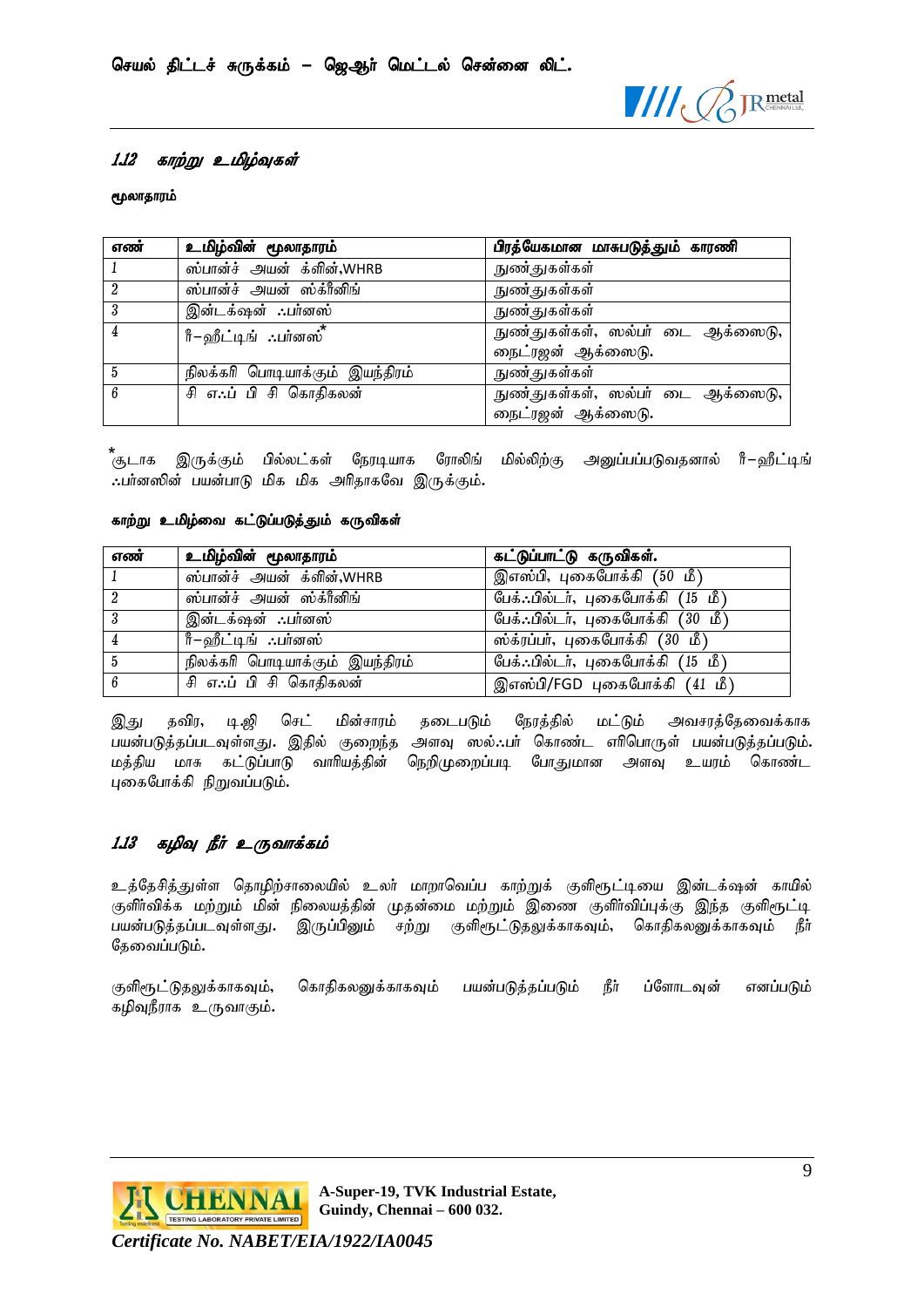

|  |  |  | கழிவுநீர் விவரம் பின் வருமாறு: |
|--|--|--|--------------------------------|
|--|--|--|--------------------------------|

| எண் | கழிவு நீா் விவரம்                           | அளவு (KLD) |
|-----|---------------------------------------------|------------|
|     | குளிரூட்டலுக்குப்பின் வெளியேறும் கழிவு நீா் |            |
|     | ரோட்டரி கூலிங்                              | 110        |
|     | எலக்ட்ரிகல் இன்டக்ஷன் பர்னஸ் காயில் கூலிங்  | 20         |
|     | கன்காஸ்ட் கூலிங்                            | 10         |
|     | ரோலிங் மில் கூலிங்                          | 50         |
|     | கொதிகலன் கழிவுநீர்                          |            |
|     | <b>CFBC</b>                                 | 9          |
|     | <b>WHRB</b>                                 | 9          |
|     | டி.எம் ப்ளாண்ட் ரீ–ஜெனரேஷன்                 | 15         |
|     | தொழிலாளர் பயன்பாட்டின் கழிவுநீர்            | 13.5       |
|     | மொத்தம்                                     | 236.5      |

தொழிலாளர்களின் உபயோத்தினால் வெளிவரும் கழிவுநீர், ஆக்டிவேடட் ஸ்லஜ் ப்ராஸஸ் அடிப்படையாகக் கொண்ட 15KL திறன் கொண்ட கழிவுநீர் சுத்திகரிப்பு நிலையத்தில் சுத்திகரிக்கப்பட்டு பின் பசுமை பகுதிக்கு பயன்படுத்திக்கொள்ளப்படும்.

டி.எம். ப்ளான்டின் கழிவு நீர் நடுநிலைபடுத்தப்பட்டு அதன் பின் மற்ற கழிவுநீருடன் காப்புத்தொட்டியில் கலக்கப்பட்டு அதன்பின் சேகரிப்பு தொட்டியில் சேகரிக்கப்படும். இந்த கழிவுநீர் ஆர் <u>ஒ</u> ப்ளாண்ட்டில் சுத்திகரிக்கப்பட்டு தொழிற்சாலையின் செயல்பாட்டிற்கு மறுசுழற்சி செய்வதன் மூலம் மறுஉபயோகப்படுத்தப்படும்.

# <span id="page-11-0"></span>1.14 திடக்கழிவு உருவாக்கம் மற்றும் அகற்றும் முறை

#### இத்தொழிற்சாலையின் செயல்பாட்டினால் அபாயகரமான கழிவுகள் ஏதும் உருவாகாது.

இந்த தொழிற்சாலையிலிருந்து உருவாகும் அபாயகரமான கழிவுகள் என்பது, பாராமரிப்பு நடவடிக்கையினால் வெளியேறும் பயன்படுத்திய உயவு எண்ணெய் மற்றும் எண்ணெய் அடங்கிய துணிக்கழிவுகள் ஆகும்.

| எண்            | கழிவின் | கழிவின் மூலம்        | கழிவின் விவரம்                   | அளவு  |
|----------------|---------|----------------------|----------------------------------|-------|
|                | வகை     |                      |                                  | (TPA) |
|                |         |                      | அபாயகரமான கழிவு                  |       |
|                | 5.1     | உயவு மற்றும்         | பயன்படுத்தப்பட்ட எண்ணெய்க் கழிவு | 2.0   |
|                |         | பராமரிப்பு நடவடிக்கை |                                  |       |
| $\mathfrak{p}$ | 5.2     | உயவு மற்றும்         | எண்ணெய் அடங்கிய துணிக்கழிவுகள்   | 2.0   |
|                |         | பராமரிப்பு நடவடிக்கை |                                  |       |
|                |         |                      | திடக் கழிவு                      |       |
| 3              |         | ஸ்பான்ச் அயன் க்ளின் | தொலாச்சார் (Dolochar)            | 90000 |
| $\overline{4}$ |         | உருக்கு உலை          | ஸ்லாக் $(Slag)$                  | 60000 |
| 5              |         | கிஎ∴ப்பிசி கொதிகலன்  | பறக்கும் சாம்பல் (Flyash)        | 60000 |
| 6              |         | கிஎ∴ப்பிசி கொதிகலன்  | அடித்தட்டு சாம்பல் (Bottom ash)  | 15000 |

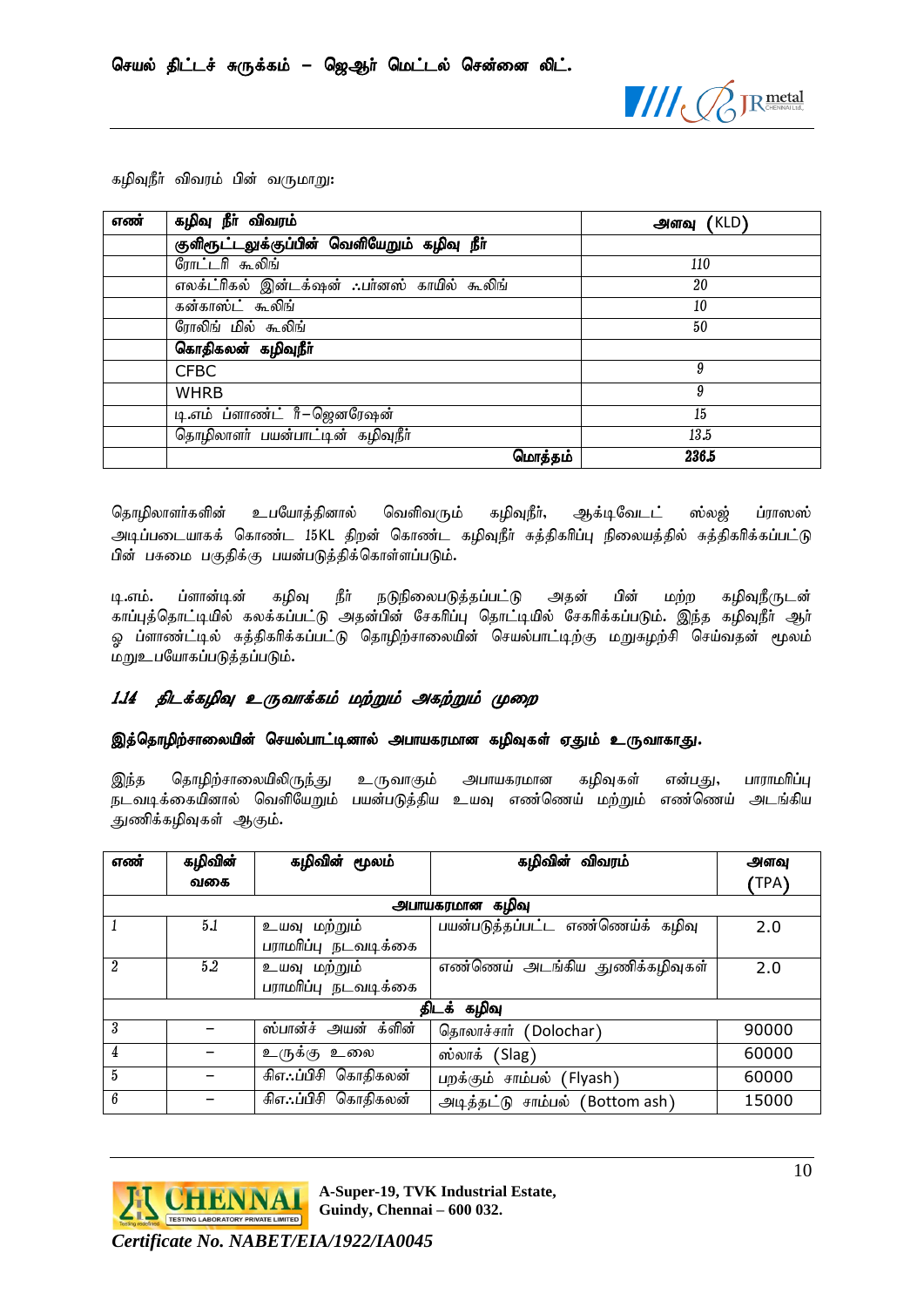

உருவாகவிருக்கும் எல்லா திடக்கழிவுகளும் அதனை பயனுள்ள வகையில் பயன்படுத்தும் தொழிற்சாலைகளுக்கு தரப்படும். அபாயகரமான கழிவுகள் அங்கீகரிக்கப்பட்ட மறுசுழற்சியாளர்களுக்கு தரப்படும்.

| இறுதிப்பயன்பாடு மற்றும் அகற்றல்<br>கழிவின் விவரம் |                                                           |  |  |
|---------------------------------------------------|-----------------------------------------------------------|--|--|
| அபாயகரமான கழிவு                                   |                                                           |  |  |
| பயன்படுத்தப்பட்ட எண்ணெய்க் கழிவு                  | அங்கீகரிக்கப்பட்ட மறுசுழற்சியாளர்கள்                      |  |  |
| எண்ணெய் அடங்கிய துணிக்கழிவுகள்                    | மத்திய<br>மாசுக்<br>வாரியத்தின்<br>கட்டுப்பாடு            |  |  |
|                                                   | அங்கிகாரம் பெற்ற திடக்கழிவு சுத்திகரிப்பு                 |  |  |
|                                                   | மற்றும் அகற்றுதல் கிடங்கிற்கு எரியூட்டலுக்காக             |  |  |
|                                                   | அனுப்பி வைக்கப்படும்.                                     |  |  |
| திடக் கழிவு                                       |                                                           |  |  |
| தொலாச்சார்                                        | தொழிற்சாலையில்<br>அமையவிருக்கு <b>ம்</b>                  |  |  |
|                                                   | மின்நிலையத்தின் சிஎ∴ப்பிசி கொதிகலனில் மின்                |  |  |
|                                                   | உற்பத்திக்காக பயன்படுத்தப்படும்.                          |  |  |
| ஸ்லாக்                                            | <u>கிமென்ட் உற்பத்தியாளர்கள்</u><br>கான்கிரீட்<br>மற்றும் |  |  |
|                                                   | சாலை அமைப்பதற்காக.                                        |  |  |
| சாம்பல்<br>சாம்பல் மற்றும் அடித்தட்டு<br>பறக்கும் | சிமென்ட் மற்றும் செங்கல் உற்பத்தியாளர்கள்                 |  |  |

#### <span id="page-12-0"></span>1.15 திட்டத்தின் மதிப்பீடு மற்றும் செயல் திட்ட கால அளவு

மொத்த திட்ட மதிப்பீட்டு தொகை சுமார் 350 கோடி ரூபாய் என நிர்ணயிக்கப்பட்டுள்ளது. இத்திட்டம் இயக்கத்திற்கு வரும் காலம் இசைவாணை பெற்ற நாளிலிருந்து — கட்டம்  $1$  : 24 மாதங்களும், கட்டம்  $2$  : 60 மாதங்களும், கட்டம்–  $3$  : 84 மாதங்களிலும் செயல்படத் துவங்கும்.

#### <span id="page-12-1"></span>2 சுற்றுச்சூழலின் தற்போதைய நிலைக் கண்காணிப்பு

#### <span id="page-12-2"></span>2.1 காற்றின் தரம்

#### நுண்துகள்கள் (PM10)

தற்போதைய ஆய்வின்படி சுற்றுப்புற காற்றில் உள்ள நுண்துகள்கள் (PM10) —ன் செறிவுகள் 30 முதல் 87 µg/m<sup>3</sup> என்ற அளவிலும், 98 % அளவு 40.5 முதல் 86.1 µg/m<sup>3</sup> ஆக அறியப்பட்டது.

#### நுண்துகள்கள் (PM2.5)

தற்போதைய ஆய்வின்படி சுற்றுப்புற காற்றில் உள்ள நுண்துகள்கள் (PM2.5) –ன் செறிவுகள் 9  $(\mu$ தல் 29 µg/m $^3$ என்ற அளவிலும், 98 % அளவு 12 முதல் 29 µg/m $^3$  ஆக அறியப்பட்டது.

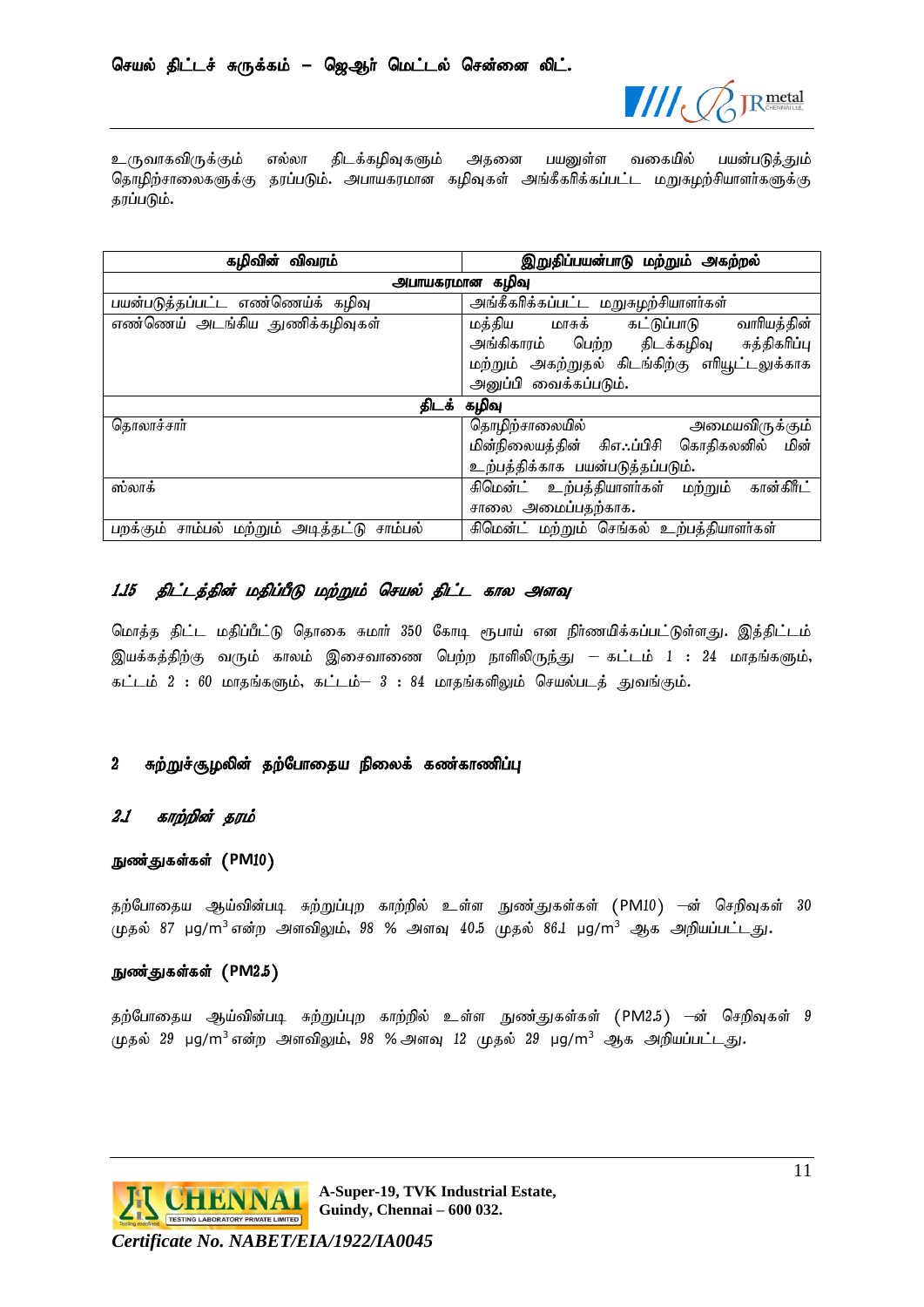

#### ஸல்.**:பா்** டை ஆக்ஸைடு (SO<sub>2</sub>)

தற்போதைய ஆய்வின்படி சுற்றுப்புற காற்றில் உள்ள ஸல்..பர் டை ஆக்ஸைடு $(SO<sub>2</sub>)$  –ன் செறிவுகள் 7.1 முதல் 21.8 µg/m<sup>3</sup> என்ற அளவிலும், 98 % அளவு 11.2 முதல் 21.8 µg/m<sup>3</sup> ஆக அறியப்பட்டது.

#### றைட்ரஜன் ஆக்ஸைடு (NO<sub>x</sub>)

தற்போதைய ஆய்வின்படி சுற்றுப்புற காற்றில் உள்ள நைட்ரஜன் ஆக்ஸைடு (NO<sub>x</sub>) –ன் செறிவுகள்  $11.2$  முதல்  $26.7$   $\mu$ g/m<sup>3</sup> என்ற அளவிலும்,  $98$  % அளவு  $14.9$  முதல்  $26.1$   $\mu$ g/m<sup>3</sup> ஆக அறியப்பட்டது**.** 

அதேசமயம் தற்போதைய ஆய்வின்படி சுற்றுப்புற காற்றில் உள்ள கார்பன் மோனோஆக்ஸைடு, அம்மோனியா, நிக்கல், ஆர்செனிக், காரீயம், ஒசோன், பென்சின் மற்றும் பென்சொ பைரின் ஆகியவற்றின் செறிவுகள் கண்டறிக்கூடிய அளவிற்குள் உட்பட்டிருப்பது அதாவது (BDL) ஆக இருப்பது அறியப்பட்டது.

#### <span id="page-13-0"></span>2.2 மேற்பரப்பு நீரின் தரம்

தற்போதைய ஆய்வின் போது மேற்பரப்பு நீர் மாதிரிகள் சேகரிக்கப்பட்டு ஆய்விற்குட்படுத்தப்பட்டது. ஆய்வின் முடிவில் மேற்பரப்பு நீர் தொழிற்சாலை மாசு மற்றும் நுண்ணுயிரியல் மாசு போன்ற மாசுக்களடையாமல் இருப்பது கண்டறியப்பட்டது. இருப்பினும், கொந்தளிப்பு (Turbidity)–ன் அளவு சற்று அதிகரித்து காணப்படுகிறது, இதற்கு பெரும்பாலும் காரணம், நீரில் உள்ள suspended solids ஊடுருவ முடியாமல் இருப்பதேயாகும். மேலும் படிந்திருக்கும் வண்டல் நீக்காமல் இருப்பதும் இதற்கு மேலும் காரணமாக அமைந்திருக்கலாம்.

# <span id="page-13-1"></span>2.3 நிலத்தடி நீரின் தரம்

அநேகமாக அனைத்து நிலத்தடி நீர் மாதிரிகளின் தரமும் குடிநீருக்கான இந்திய தர நிர்ணய அளவு ஐஎஸ் 10500 –ன் படி அதற்குரிய அனுமதிக்கப்பட்ட அளவிற்குள் உள்ளது. இந்த நிலத்தடி நீர் மாதிரிகளில் உலோகங்கள், பூச்சிக்கொல்லிகள், மற்றும் நுண்ணுயிரிகளால் எந்தவித மாசுவும் இல்லை என்று கண்டறியப்பட்டது**.** 

#### <span id="page-13-2"></span>2.4 மண்ணின் தரம்

சேகரிக்கப்பட்ட அனைத்து மண் மாதிரிகளும் பரிசோதனைக்குட்படுத்தப்பட்டது. ஆய்வின் முடிவில் இங்குள்ள மண்ணின் தரம் நச்சுத்தன்மை அற்றதாகவும், நைட்ரஜன், பாஸ்பரஸ் மற்றும் பொட்டாஷியம் ஆகியவை இந்த மண் மாதிரிகளில் காணப்படுவதால் இவை மிதமான உற்பத்தித் திறன் உடையதாக இருப்பது ஆய்வின் முடிவில் கண்டறியப்பட்டது.

மேலும் SAR (Sodium Absorption Ratio) குறைவாக இருப்பதனால் இந்த மண்ணின் ஊட்டச்சத்து பெரும்பாலும் குறையாமல் இருக்கும் என்று எண்ணப்படுகிறது. ஒட்டு மொத்தமாக இங்குள்ள மண்ணின் தரம் எந்த வித தொழிற்துறை மாசுபாடு இல்லாமல் இருப்பது ஆய்வின் முடிவில் கண்டறியப்பட்டது**.** 

#### <span id="page-13-3"></span>2.5 தாவரங்கள் மற்றும் விலங்கினங்கள்

ஆய்வுப் பகுதியில் வனவிலங்கு பாதுகாப்பு சட்டத்தின் படி அட்டவடை 1–ல் குறிப்பிடப்பட்ட உயிிினங்கள் ஏதும் இல்லை. மேலும், இப்பகுதியில் அரிதான, உள்ளூர் மற்றும் அருகிவரும்



**A-Super-19, TVK Industrial Estate, Guindy, Chennai – 600 032.**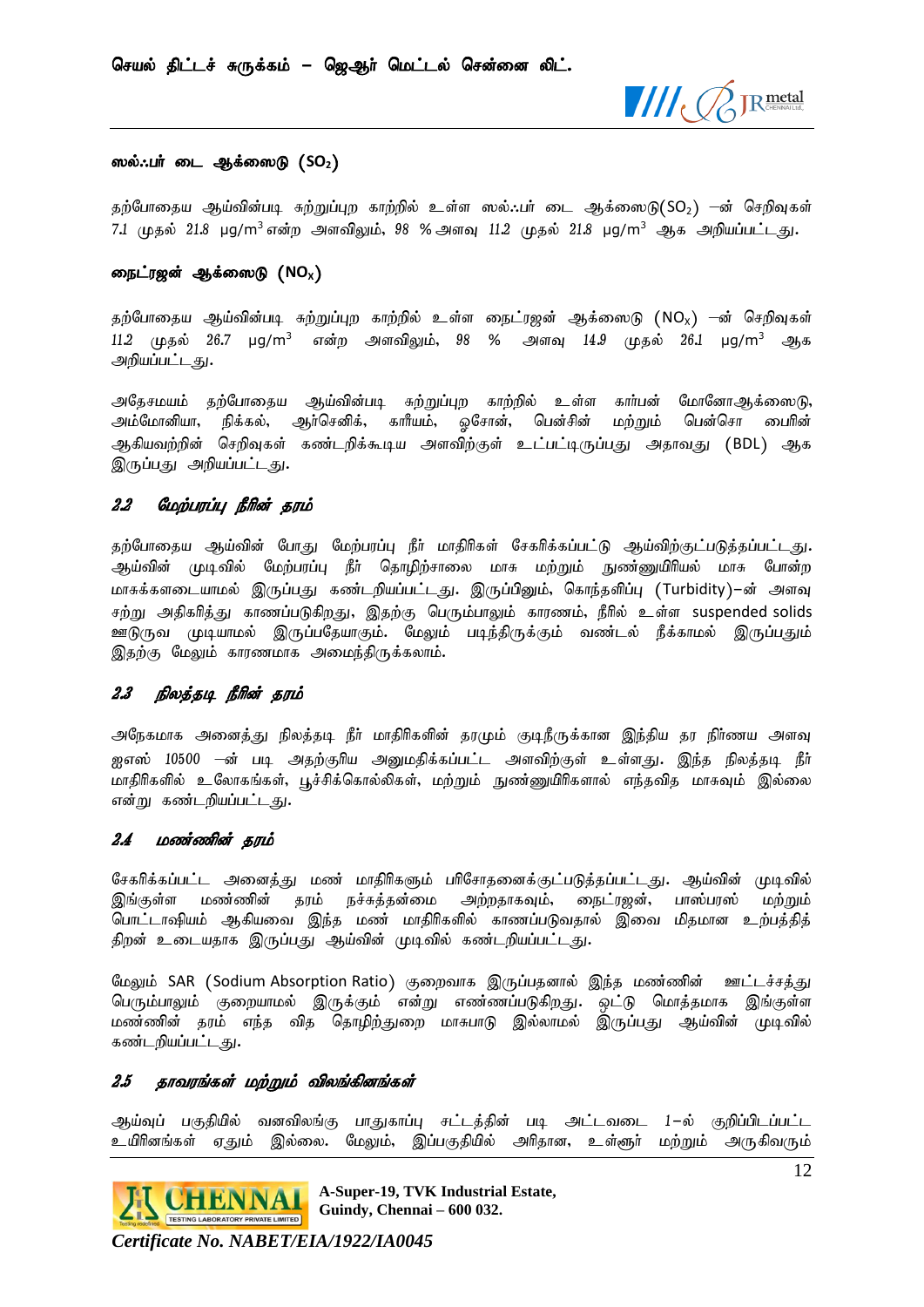

தாவரவகைகள் ஆகியவை IUCN–ன் படி குறைந்த அக்கரை உள்ள தாவரங்கள் என கண்டறிப்படுகிறது.

#### <span id="page-14-0"></span>2.6 சமூக பொருளாதார நிலை

திட்ட அமைவிடம் குடியிருப்புப் பகுதிகள் அற்றவையாகவே காணப்படுகின்றன. எனவே, மறுவாழ்வு மற்றும் புனரமைப்பு திட்டம் குறித்த ஆய்வு இங்கு தேவைப்படவில்லை. மேலும் இந்த இடம் S3 என்ற வகைப்பாட்டில் வகைப்படுத்தப்பட்டுள்ளது. எனவே இந்த தொழிற்சாலை இங்கு அமைவதால் எந்த குடும்பத்தின் மீதும் எவ்வித தாக்கமும் ஏற்படாது.

பொதுவாக, ஆய்வு பகுதி முழுவதும் சிறந்த பாலின விகிதாச்சாரம், கல்வியறிவு, வேளாண்மை மற்றும் தொழிற்துறையில் நல்ல வேலை வாய்ப்பு மற்றும் தனி நபர் வருமானம் மேலும் உயர்கல்விக்கான வசதிகள் ஆகியவை மிகச்சிறந்த முறையில் உள்ளன.

இம்மாவட்டம் நல்ல சுகாதார வசதியுடையதாக இருந்தாலும், திட்ட இடத்திற்கு அருகாமையில் ஆரம்ப சுகாதார நிலையம் மற்றும் ஆம்புலன்ஸ் வசதி பற்றாக்குறையாகவே உள்ளது.

இப்பகுதியில் பெரும்பாலும் கழிப்பிட வசதிகள் பரவலாக காணப்படுகின்றன. இருப்பினும் திறந்தவெளி கழிப்பிடங்களையும் மக்கள் பயன்படுக்குுகின்றனர்.

இப்பகுதியில் போதுமான அளவிற்கு கடைகள் உள்ளன. மேலும். சுமையல் எரிவாயும் தட்டுப்பாடின்றி கிடைக்கின்றது. தொலை தொடர்பு மற்றும் சாலை வசதிகள் ப<u>ோத</u>ுமான அளவு உள்ளது.

இப்பகுதி சென்னைக்கு மிக அருகில் இருப்பதாலும் விரைவான தொழில்மயமாக்கல் காரணமாகவும் வேலை பார்க்கும் மக்கள் பெரும்பாலும் விவசாயத் தொழிலை விட்டு விலகி தொழில் துறை வேலைக்கு மாறியுள்ளனர். மேலும் தொழில் துறை அவர்களுக்கு விவசாய நடவடிக்கைகளை விட வழக்கமான மற்றும் சிறந்த வருமானத்தை வழங்குகிறது என்று எண்ணி உள்ளனர்.

# <span id="page-14-1"></span>2.7 நிலப்பயன்பாட்டு வகைப்பாடு

முன்மொழியப்பட்ட திட்டத்திற்கான தற்போதைய நிலத்தின் வகைப்பாடு வருவாய்த்துறையின் பதிவேடுகளின்படி உலர் விவசாய நிலமாகவும் மற்றும் நகர் மற்றும் ஊரக வளர்ச்சித்துறையின் பதிபேடுகளின்படி வகைப்படுத்தப்படாத நில வகையை சார்ந்ததாகவும் உள்ளது.

# <span id="page-14-2"></span> $2.8$  நிலக்கடி நீர்

தமிழகத்தின் பொதுப்பணித்துறையின் அரசாணை எண் 161 நாள் 23.10.2019 — ன் படி, தற்போதைய தொழிற்சாலை அமையவுள்ள இடம் பூவலம்போடு வருவாய் ..பிர்க்காவிற்கு உட்பட்டதாகும். இது பாதுகாப்பான மண்டலமாக வகைபடுத்தப்பட்டுள்ளது. எனவே மாநில நிலத்தடி நீர் வாரியத்தின் அனுமதியுடன் நிலத்தடி நீரை எடுக்க அனுமதிக்கிறது. எனினும் முன்மொழியப்பட்ட திட்டம் விரிவான மழைநீர் சேகரிப்பு அமைப்பைக் கொண்டிருக்கும் காரணத்தினால் நிலத்தடி நீரின் மீதான தாக்கம் <u>ஏக</u>ும் இருக்காது.

**GHENNAI** <sup>A-Super-19, 1 v **A** muustran</sup>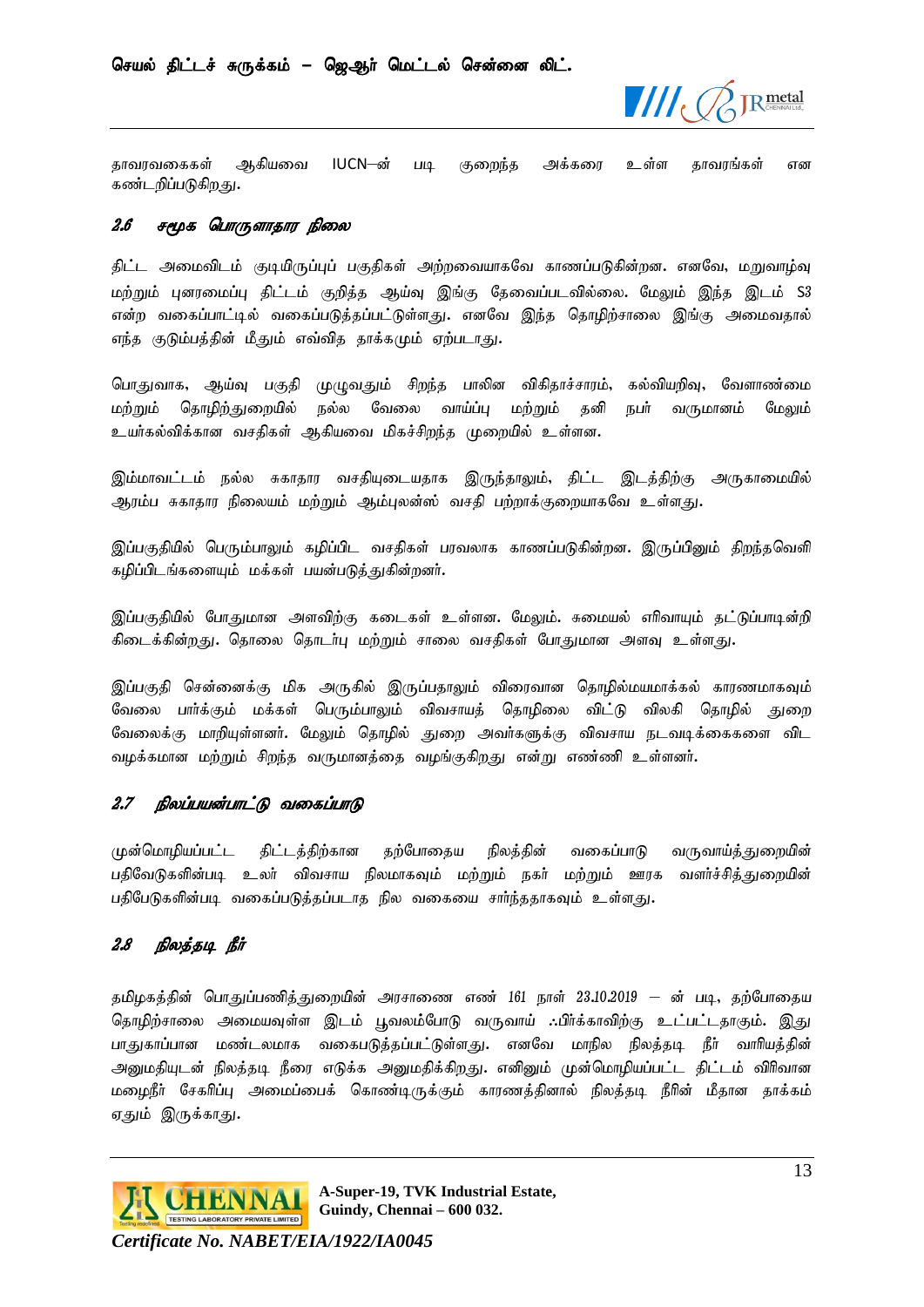

# <span id="page-15-0"></span>3 சுற்றுச்சூழல் மீதான தாக்கம் மற்றும் மேலாண்மைத் திட்டம்

# <span id="page-15-1"></span>3.1 காற்றின் மீதான தாக்கம்

ஆலையிலிந்து வெளியேறும் அனைத்து உமிழ்வுகளும் அனுமதிக்கக் கூடிய அளவிற்குள் கட்டுப்படுத்தும் கட்டுப்பாட்டு சாதனங்கள் நிறுவப்படடுவதனால் காற்றின் மீதான தாக்கம் மிகக்குறைந்த அளவே இருக்கும். கணிக்கப்பட்ட தரைமட்ட அளவுகள் பின்வருமாறு.

|                 | செறிவுகள் (µg/m <sup>3</sup> ) |            |              |
|-----------------|--------------------------------|------------|--------------|
| அளவுரு          | அடிப்படை                       | அதிகரிப்பு | ஒட்டுமொத்தம் |
| SO <sub>2</sub> | 11.60                          | 10.39      | 21.99        |
| NO <sub>x</sub> | 15.20                          | 3.06       | 18.26        |
| <b>SPM</b>      | 77.00                          | 1.07       | 78.07        |

# <span id="page-15-2"></span>3.2 நீரின் மீதான தாக்கம்

உத்தேசிக்கப்பட்ட ஆலையிலிருந்து வெளிவரும் மொத்த கழிவுநீரும் முழுவதுமாக சுத்திகரிக்கப்பட்டு அதன்பின் மறுசுழற்ச்சி செய்வதன் மூலம் ஆலையின் செயல்பாட்டிற்கு மறுஉபயோகப்படுத்தப்படும். மேலும் மழை நீர் சேகரிப்பு மூலம் நிலத்தடி நீரும் போதுமான அளவு ஈடுசெய்யப்படும... ஆலை பூஜ்ஜியம் கழிவுநீர் வெளியேற்றல் என்ற அடிப்படையில் செயல்படவிருப்பதால் நீரின் மீதான தாக்கம் மிக மிகக் குறைந்ததாகவே இருக்கும்.

# <span id="page-15-3"></span>3.3 மண்ணின் மீதான தாக்கம்

உத்தேசிக்கப்பட்ட ஆலையிலிருந்து எந்தவித அபாயகரமான கழிவுகளையும் உருவாக்குவதில்லை.

மேலும் மூலப்பொருட்கள் அனைத்தும் முழுவதும் முடிய நிலையிலுள்ள சேமிப்பு கிடங்கில் சேகரிப்பதால் மூலப்பபொருள் சேமிப்பிலிருந்து மண்மீதான தாக்கம் தவிர்க்கப்படுகிறது. மேலும் காற்று மற்றும் நீரின் மாசுபாடு புறக்கணிக்கத்தக்க மிக்குறைந்த அளவு என கட்டுப்பாடுத்தப்படுவதால் மண் மீதான தாக்கமும் மிக மிகக் குறைந்ததாகவே இருக்கும்.

# <span id="page-15-4"></span>3.4 அவசரகால தயார்நிலைத் திட்டம்

பிரத்யேகமான ஆலையினுள் மற்றும் வெளியே என அவசரகால தயாா்நிலைத் திட்டம் மற்றும் பேரழிவு மேலாண்மைத் திட்டம் தாயரிக்கப்பட்டு அவசரநிலை கண்டறியப்பட்டு பொறுப்பாளிகள் நிறுவனத்திற்குள் நியமிக்கப்பட்டு அதன்படி பிற குடிமையியல் துறைகளுடனான தகவல் தொடர்பு மற்றும் ஒருங்கிணைப்பு விவரங்கள் ஆகிய நெறிமுறைகள் பின்பற்றப்படும்.

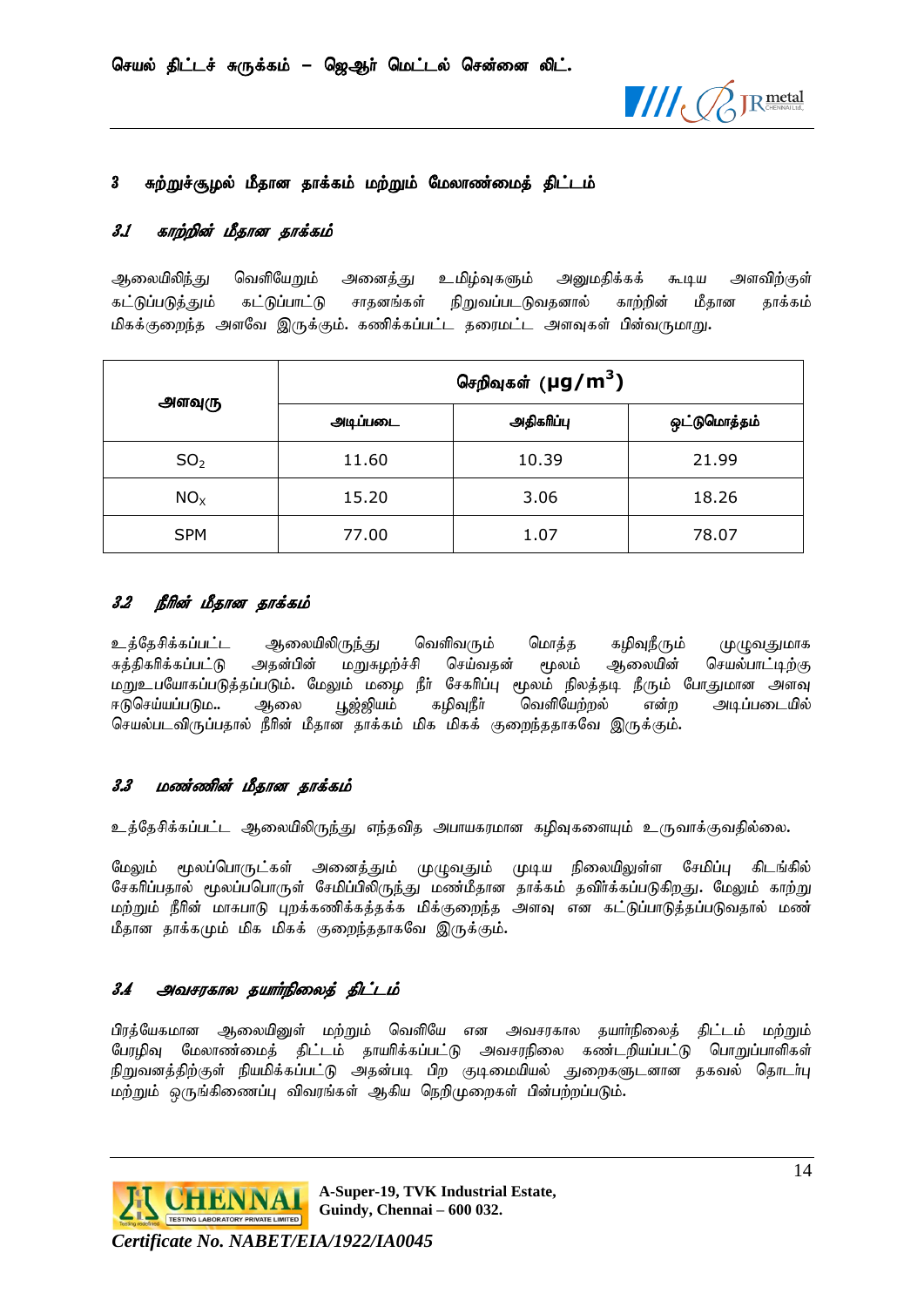

# <span id="page-16-0"></span>3.5 தொழிற்சார் சுகாதாரம் மற்றும் பாதுகாப்பு வழிமுறைகள்

தொழிலாளர்களின் உடல் நலம் மற்றும் பாதுகாப்பு குறித்த வழிகாட்டுதல் நெறிமுறைகளை உள்ளடக்கிய திட்டம் பின்பற்றப்படும். தொழிற்சாலையில் தொழிலாளர்கள் பணியின்போது சுகாதாரம் மற்றும் பாதுகாப்பு குறித்த முன்னெச்சரிக்கை, பாதுகாப்பற்ற சூழலை தவிர்ப்பது, பணியின் போ<u>த</u>ு <u>பாது</u>காப்பு உபகரணங்கள் அணிவது தொழிற்முறை சுகாதாரம் பேணுவதன் மூலம் விபத்தில்லா தொழிற் சூழல் உருவாக்கப்படும்.

# <span id="page-16-1"></span>3.6 ஆபத்தை கண்டறிதல்

நிலக்கரி சேமிப்பு கிடங்கிலிருந்து ஆபத்து ஏற்பட வாய்ப்புள்ளது. எனவே, இதனை கட்டுப்படுத்தும் விதமாக 1.6 மீட்டர் உயரத்திற்குக் குறைவாகவே நிலக்கரியை சேமிப்புக்கிடங்கில் இருப்பு வைக்க வேண்டும். மேலும் தொடர் நீர் தெளிப்பானால் ஈரப்பதம் பராமரிப்பதனால் தீ பற்றும் ஆபத்து தவிர்க்கப்படும்.

காயரிப்ப செய்முறையின் போகு வெப்பநிலை கண்டறிகல் மற்றும் கட்டுப்படுக்கல் போன்ற அனை<u>த்த</u>ும் பாதுகாப்பு முறையிலிருந்து எவ்வித விலகலும் இல்லாமல் நடைமுறைபடுத்தல் வேண்டும்.

| கண்காணிப்புப் பகுதி    | மாதிரிகள் எடுக்கும்        | மாதிரிகள்       | ஆய்வு செய்யப்படும்      |
|------------------------|----------------------------|-----------------|-------------------------|
|                        | இடம் மற்றும்               | சேகரிக்கும் கால | அளவுரு                  |
|                        | எண்ணிக்கை                  | இடைவெளி         |                         |
| காற்றின் தரம்          | இடங்கள்<br>4               | மாதமொன்றிற்கு   | தேசிய காற்றுத்தர நிர்ணய |
|                        |                            | ஒருமுறை         | விதிப்படி               |
| புகை போக்கி உமிழ்வு    | அனைத்து புகை               | 15 நாட்களுக்கு  | நுண்துகள்,              |
|                        | போக்கிகள்                  | ஒருமுறை         | ஸல்∴பர் டை ஆக்ஸைடு,     |
|                        |                            |                 | நைட்ரஜன் ஆக்ஸைடு        |
| மேற்பரப்பு நீரின் தரம் | <u>அருகாமையிலிருக்கும்</u> | 3 மாதத்திற்கு   | இயற்பியல், வேதியியல்,   |
|                        | ஒரு மேற்பரப்பு நீர் நிலை   | ஒருமுறை         | மற்றும் உயிரியல்        |
|                        |                            |                 | அளவுருக்கள்             |
| நிலத்தடி நீரின் தரம்   | 4– இடங்கள் – காற்றின்      | 3 மாதத்திற்கு   | இயற்பியல்,வேதியியல்,    |
|                        | தரம் ஆய்ந்த இடத்தை         | ஒருமுறை         | மற்றும் உயிரியல்        |
|                        | ஒட்டிய பகுதிகள்            |                 | அளவுருக்கள். கன         |
|                        |                            |                 | உலோகங்கள் மற்றும் நச்சு |
|                        |                            |                 | அளவுருக்கள்.            |
| மண்ணின் தரம்           | தொழிற்சாலைக்குள்           | 3 மாதத்திற்கு   | இயற்பியல்,வேதியியல்,    |
|                        | மற்றும் காற்றின் தரம்      | ஒருமுறை         | அயனி பரிமாற்ற அளவு,     |
|                        | ஆய்ந்த இடத்தை              |                 | ஊடுருவக்கூடிய தன்மை,    |
|                        | ஒட்டிய பகுதிகள்            |                 | மற்றும் கன உலோகங்கள்.   |
| ஓலியின் அளவு           | 4–இடங்கள்                  | மாதமொன்றிற்கு   | ஒலியின் நிலை (டெசிபெல்  |
|                        |                            | ஒருமுறை         | அளவுகளில் )             |

# <span id="page-16-2"></span>4 சுற்றுசூழல் கண்காணிப்பு திட்டம்